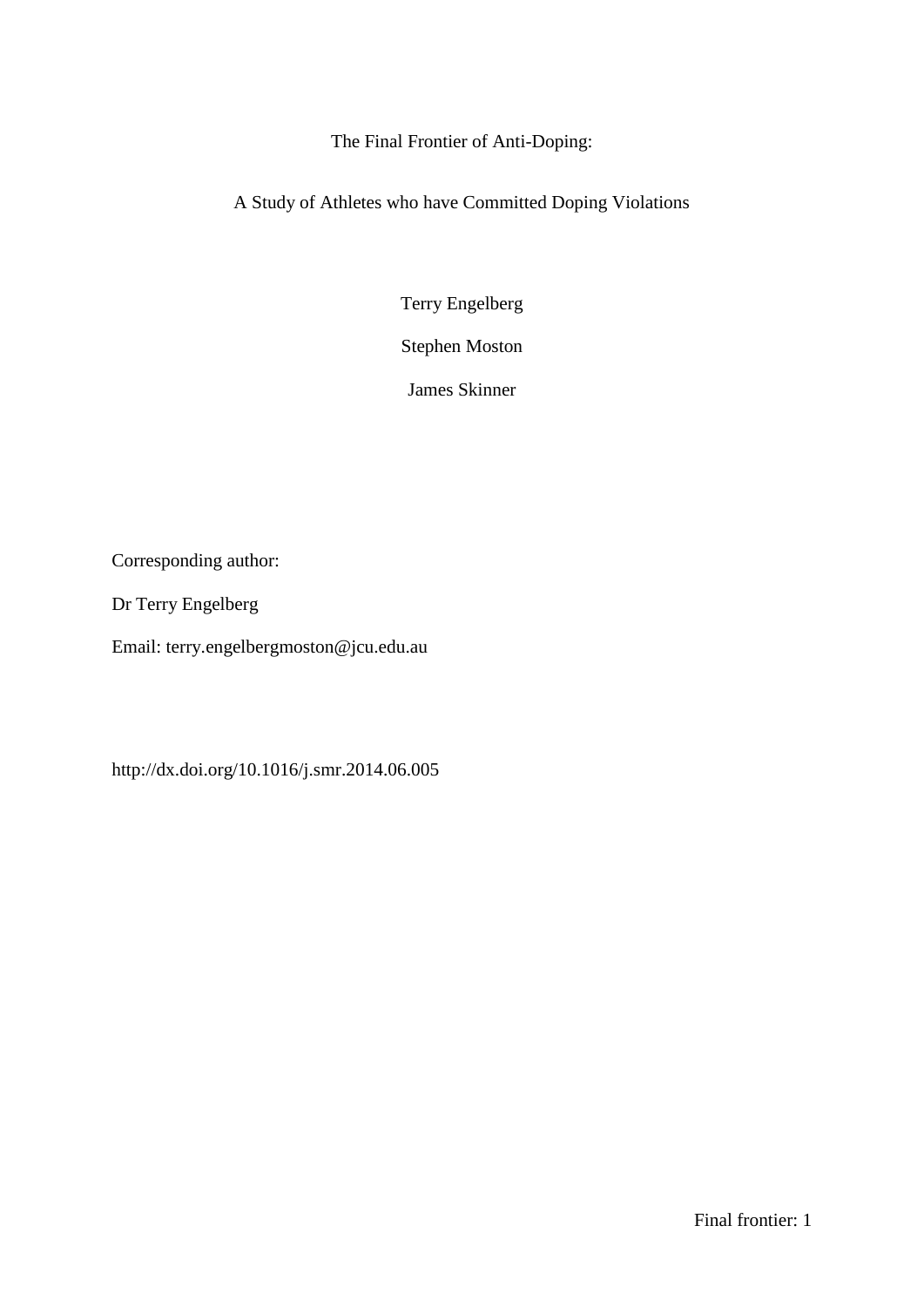### The Final Frontier of Anti-Doping:

#### A Study of Athletes who have Committed Doping Violations

# **Abstract**

Although the use of banned drugs in sport is not a new phenomenon, little is known about the experiences and perceptions of athletes who have committed anti-doping rule violations. This study qualitatively explored the experiences of 18 athletes (from the sports of bodybuilding, powerlifting, cricket, sprint kayak, rugby league, and swimming) who had committed antidoping violations. Themes explored included motivations for initiating and maintaining doping, the psychology of doping, deterrents to doping, and views on current anti-doping policy. In most cases doping had started early in their careers. The perceived culture of the sport was considered central to the 'normalization' of doping, particularly in bodybuilding. When explaining their decision to dope, athletes engaged in processes or moral disengagement (including advantageous comparison, minimizing consequences and diffusion of responsibility). Ironically, moral arguments were perceived as the most effective deterrents to doping. Findings are discussed in relation to the difficulties in establishing credible deterrents and suggestions for the future development of anti-doping policy.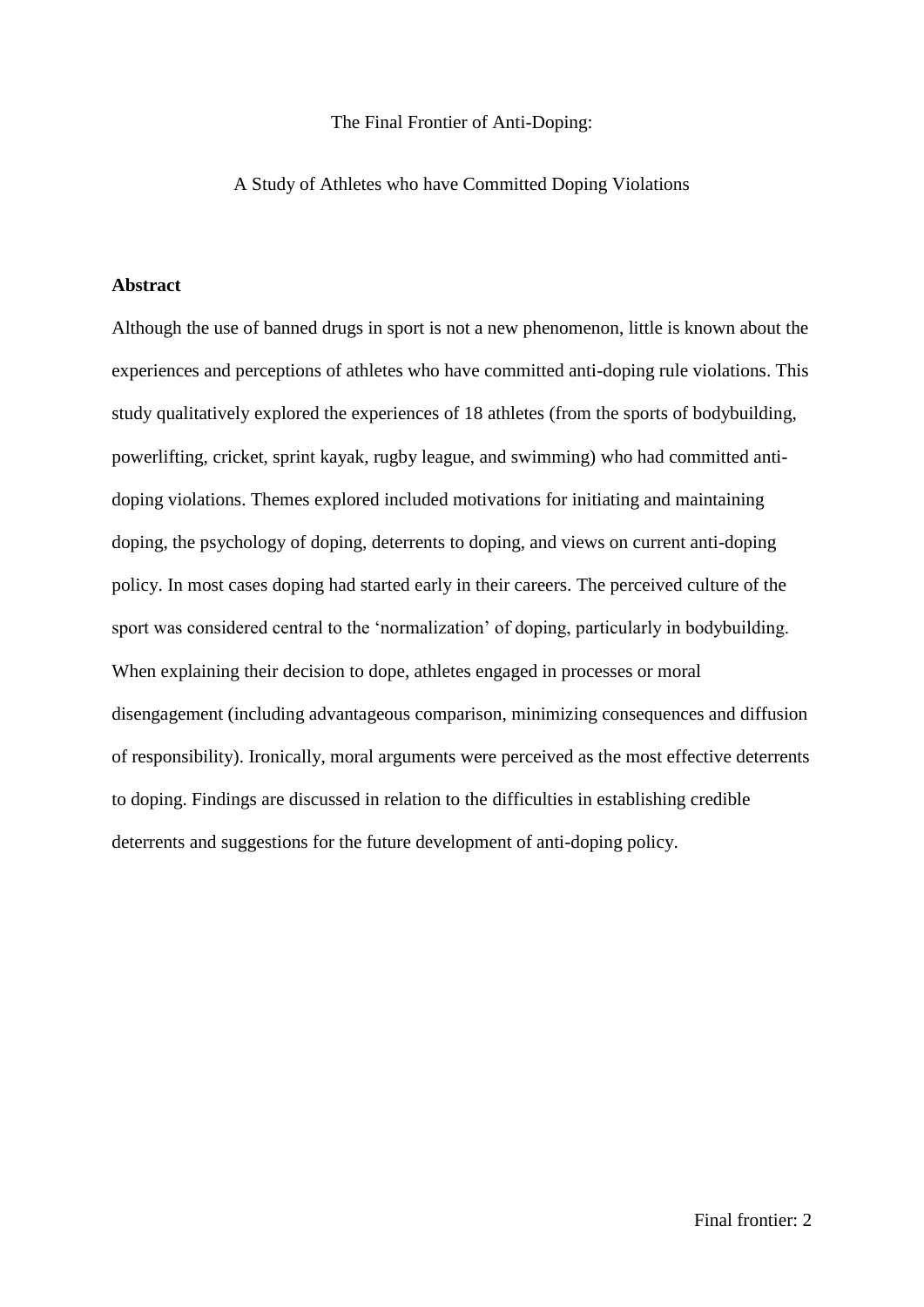## **1. Introduction**

In Australia, sport is a powerful cultural force and protecting the integrity of sport is a national priority [\(Australian Sports Commission, 2012\)](#page-25-0). One of the most significant threats to the integrity of sport is doping, with a report by the Australian Crime Commission [\(2013\)](#page-25-1) describing growing links between sport and organized crime. In the report it was alleged that 'Organised crime has been found to have a tangible and expanding footprint in this market, and their activity is being facilitated by some coaches and support staff of elite athletes, who have orchestrated and/or condoned the use of prohibited substances and/or methods of administration' (p. 36).

The apparent facilitation of criminal conduct by sporting administrators (including coaches, managers, owners and even sponsors) is not a new problem [\(Carruthers, 2012\)](#page-26-0). It has been argued [\(Eitzen, 2009\)](#page-26-1) that athletes may be prone to a wide range of criminal activities, such as sexual assault, than non-athletes [\(Chandler, Johnson, & Carroll, 1999;](#page-26-2) [Crosset, Benedict, & McDonald, 1995\)](#page-26-3). It has also been argued that sports administrators sometimes turn a blind eye to such conduct by their players, even to the extent of 'excusing' serious criminal offences [\(Benedict, 1997\)](#page-26-4). Investigations of the criminal histories of players in the USA [\(Benedict, 1997,](#page-26-4) [2004\)](#page-26-5) and Australia (Wilson, [Stavros, & Westberg, 2008\)](#page-28-0) reveal that in many sporting teams the proportion of players with criminal convictions is far greater than that observed in the general population. For offences, such as doping, which is not a criminal act in countries such as Australia, the anticipated performance benefits accentuate the apparent ambivalence towards misconduct. In an industry that is judged on a single criterion, winning, many in the sporting world have adopted an attitude encapsulated in the 2013 marketing campaign for Essendon Australian Football Club: 'whatever it takes' [\(Cotsis,](#page-26-6)  [2013\)](#page-26-6).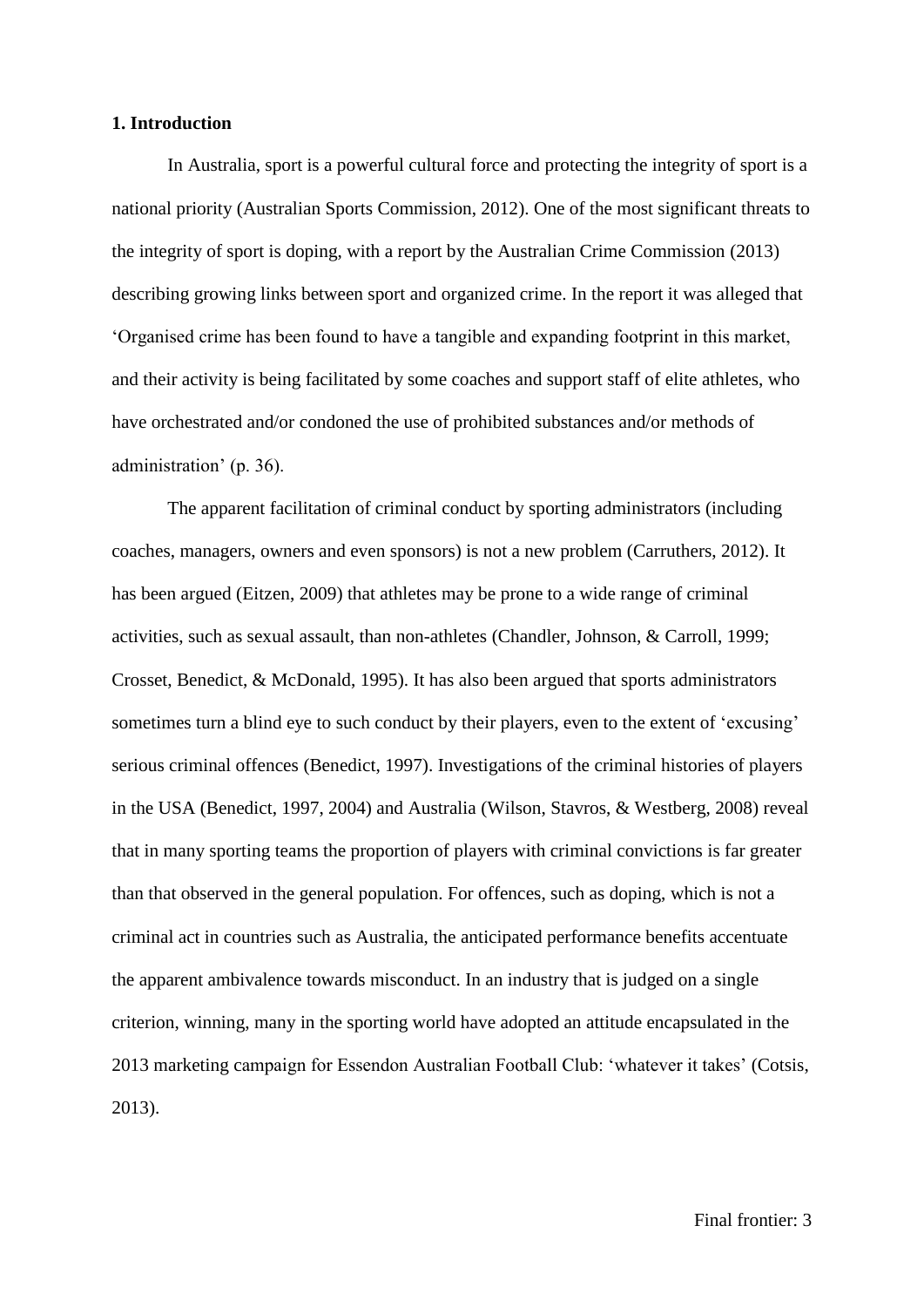## **1.2 Deterring doping**

The global problem of doping in sport is currently overseen by the World Anti-Doping Agency (WADA), an organization which developed the World Anti-Doping Code [\(WADA, 2003\)](#page-28-1), which periodically undergoes revisions. The current edition [\(WADA, 2009\)](#page-28-2) will be superseded by the third edition in 2015. To date, WADA's anti-doping policy has relied heavily on the deterrence value of doping controls. It has been assumed that if doping athletes *perceive* that there is a high likelihood of detection, and that there will be severe consequences, then they will be less likely to engage in such behaviours [\(British Medical](#page-26-7)  [Association, 2002\)](#page-26-7). In criminological research this approach to crime control is known as 'deterrence theory' [\(Matthews & Agnew, 2008;](#page-27-0) [Paternoster, 2010\)](#page-27-1), and it is the premise underpinning the criminal justice systems in most countries [\(Matthews & Agnew, 2008\)](#page-27-0). In deterrence theory it is assumed that if the perceived likelihood of detection is increased (e.g., through the introduction of more or better tests), or the severity of consequences is increased (e.g., larger fines, longer bans), then the deterrent effect is similarly increased [\(Pratt, Cullen,](#page-27-2)  [Blevins, Daigle, & Madensen, 2006\)](#page-27-2). Unfortunately, despite its intuitive appeal, the theory has limited empirical support [\(Hanstad & Waddington, 2009;](#page-27-3) [Paternoster & Iovanni, 1986\)](#page-27-4). In fact, the theory is now widely acknowledged as being largely 'wrong' (Pratt et al., 2006)..

One reason why deterrence theory may have failed to deter doping is because the perceived likelihood of detection is probably very low. For example, in Australia during the reporting period 2011-12, the Australian Sports Anti-doping Authority (ASADA) conducted 7,196 biological tests of athletes, resulting in only 33 athletes or support personnel being entered into the Register of Findings of anti-doping rule violations [\(ASADA, 2012\)](#page-25-2). Former WADA President Dick Pound acknowledged that the small number of athletes who are caught was an underestimation of the problem [\(Price, 2012\)](#page-27-5). Asked to estimate the true

Final frontier: 4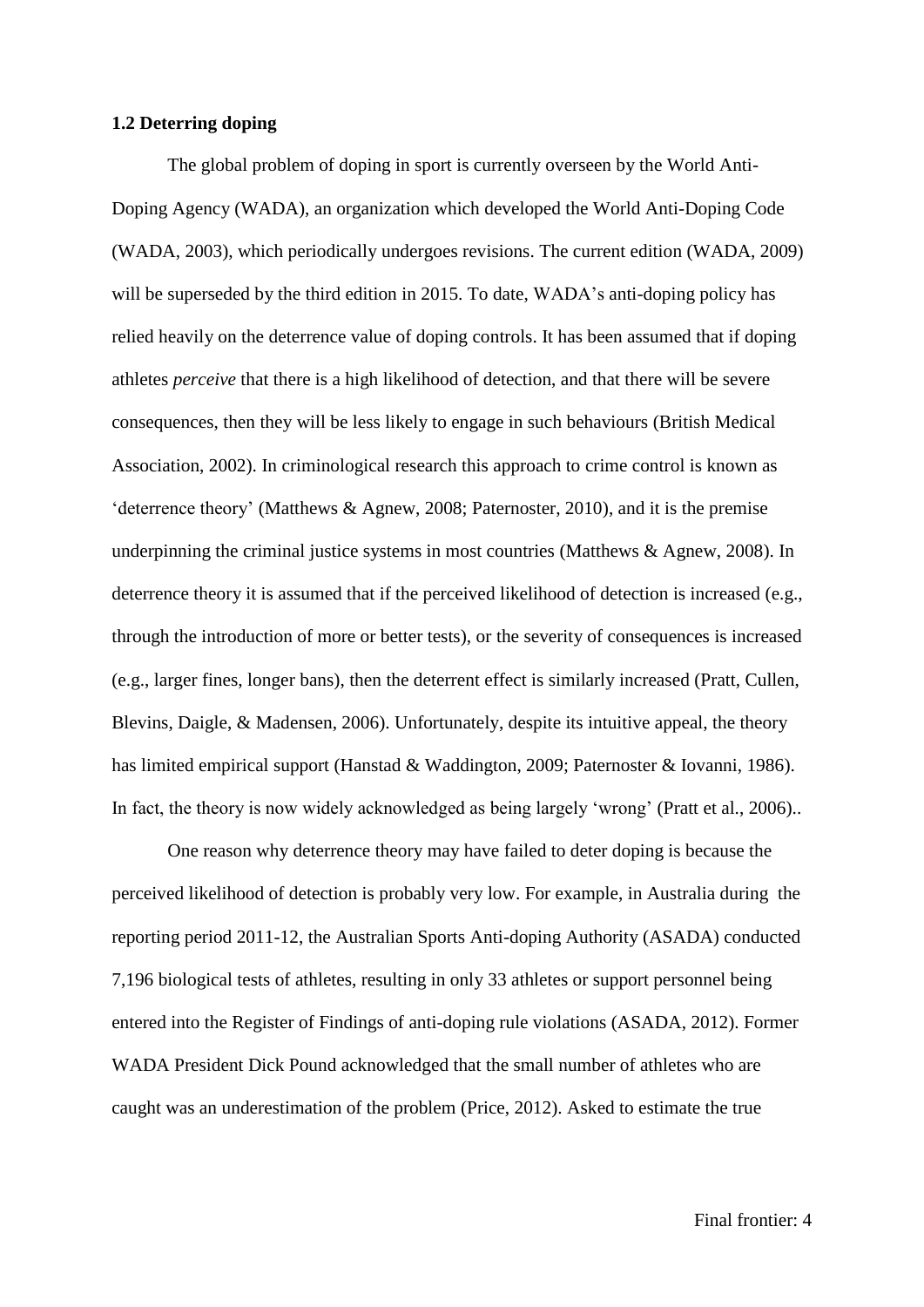incidence of doping, Pound said: 'It's north of 10 and short of 90 [%], but it's more than people expect'.

WADA's attempts to deter doping appear to have met with only limited success [\(Hanstad & Waddington, 2009\)](#page-27-3) and doping in sport is perceived to be highly prevalent by both members of the public (Moston, Skinner, & Engelberg, 2012) and athletes (Moston, Engelberg, & Skinner, 2013). Consequently, many academics [\(Kayser & Broers, 2012;](#page-27-6) [Kirkwood, 2009;](#page-27-7) [Smith & Stewart, 2008\)](#page-28-3) and even WADA themselves [\(Pound, Ayotte,](#page-27-8)  [Parkinson, Pengilly, & Ryan, 2013\)](#page-27-8) have declared anti-doping efforts to have been a failure.

# **1.3 Prevention of doping**

Given this pessimistic assessment, it is not surprising to discover that anti-doping efforts have undergone a number of significant changes in recent years. For example, a surge of social science based research suggested that a shift towards prevention rather than detection might be the best strategy for eliminating drug use in sport [\(Lippi, Franchini, &](#page-27-9)  [Cesare, 2007;](#page-27-9) [Lucidi et al., 2008\)](#page-27-10). However, it should be noted that the focus appears to be shifting back towards a detection based focus, with 'coordinated investigations' conducted by anti-doping investigators and public bodies such as police officers, seen as the way forward [\(WADA, 2011\)](#page-28-4).

This change in focus has seen an increasing emphasis on understanding the psychological characteristics of doping athletes [\(Gucciardi, Jalleh, & Donovan, 2011;](#page-26-8) [Wiefferink, Detmar, Coumans, Vogels, & Paulussen, 2008\)](#page-28-5). However, to date, this literature has generally offered only superficial insights into the practice of doping because of three major issues [\(Kirby, Moran, & Guerin, 2011\)](#page-27-11). The first issue is that samples typically consist of non-doping athletes (e.g., Bloodworth & McNamee, 2010). The second issue is that questionnaire based studies (e.g., Waddington, Malcolm, Roderick, & Naik, 2005) have offered pre-determined motives (e.g., financial gain, desire to win, etc.) for doping that may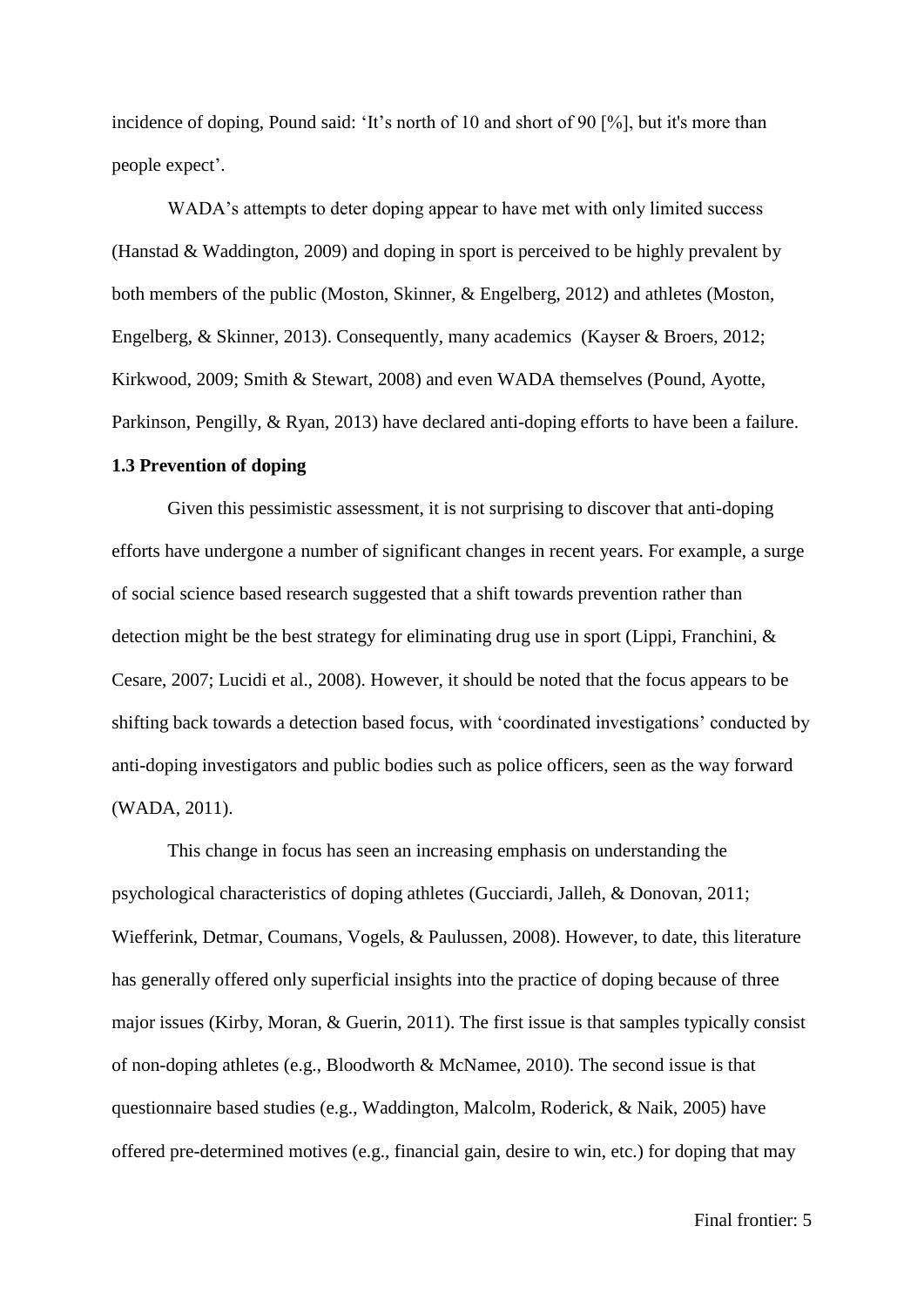not accurately reflect the actual views of the athletes. The third issue is that many cases of doping feature inadvertent (accidental) use, where no 'motive' for doping actually exists.

One solution to such problems is to conduct open-ended interviews with athletes who have committed anti-doping rule violations. A review of the anti-doping literature [\(Backhouse, McKenna, Robinson, & Atkin, 2007\)](#page-26-9) identified athletes who had committed anti-doping violations as one of the populations that were absent from existing research. There are two major pragmatic reasons for not having studied this group in the past.

First, as discussed earlier, there is only a small pool of athletes who are known to have violated anti-doping rules. Second, athletes who have committed deliberate violations (and have not yet detected) are unlikely to participate in research studies which might result in insights into their behaviour that would facilitate their detection.

The difficulties inherent in recruiting athletes who had previously used banned substances to participate in research studies were illustrated by [Kirby et al. \(2011\)](#page-27-11). Despite an extensive search of newspaper archives, autobiographies and doping reports, to identify possible participants, the final research sample in their study comprised only five athletes.

## **1.4 The views of athletes who have committed anti-doping rule violations**

Despite the difficulties in locating and interviewing athletes who have committed anti-doping violations, the potential benefits of this type of research can be considerable. For example, the athletes interviewed by [Kirby et al. \(2011\)](#page-27-11) offered insights into the factors that motivate athletes to dope (such as the attitudes and behaviours of team mates) and possible deterrents (such as personal morals/ethics). The role of coaches in influencing the decisionmaking of athletes was less important than the researchers had anticipated based on their own findings from a quantitative research study conducted as part of the same research project [\(Moran, Guerin, Kirby, & MacIntyre, 2008\)](#page-27-12).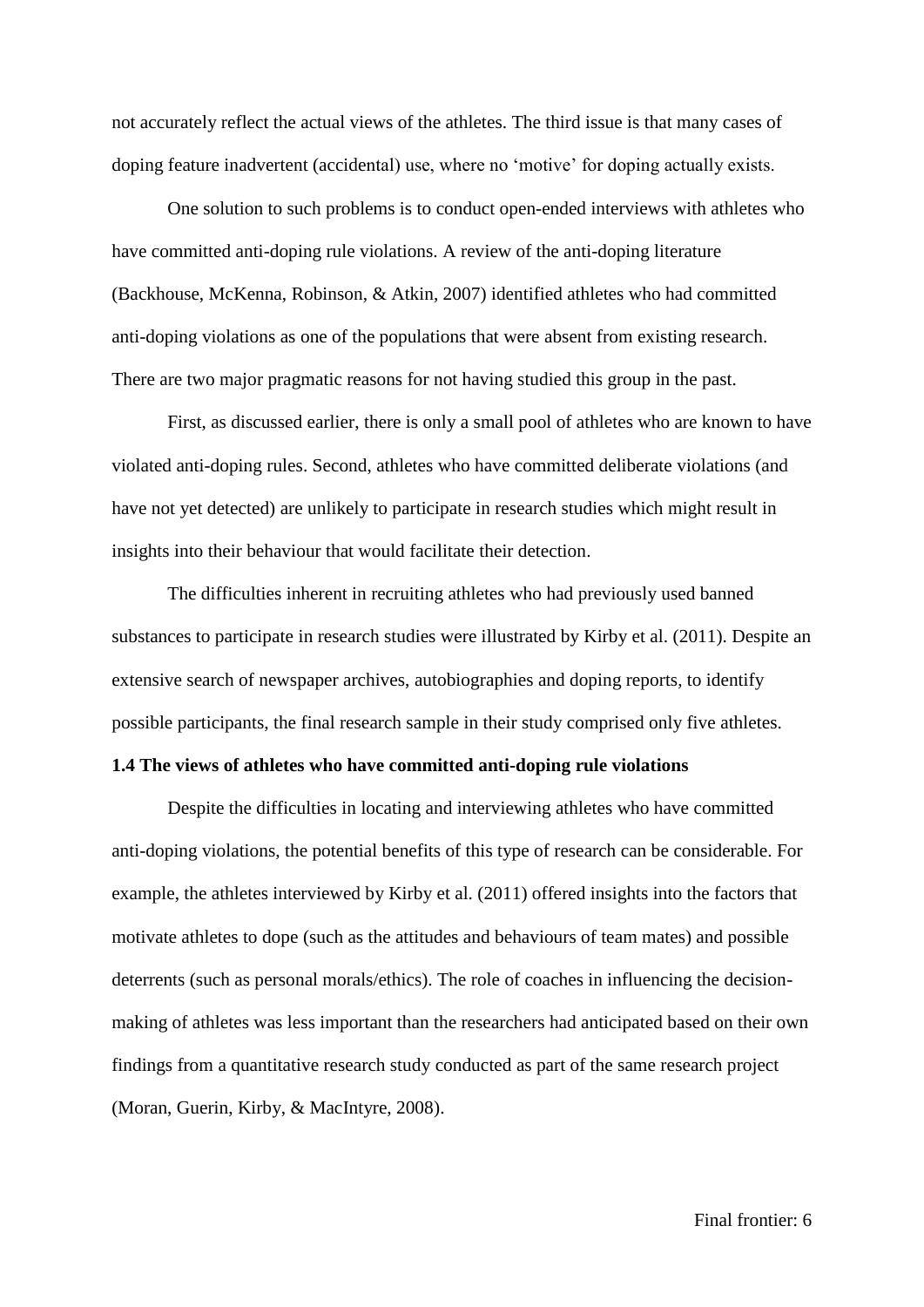In the only other academic study to feature athletes who have committed anti-doping rule violations, [Smith et al. \(2010\)](#page-28-6) interviewed 11 athletes using a narrative framework where the participants discussed their own histories in the context of the social and cultural events that may have influenced the decision to dope (Smith et al. acknowledge that such a process may generate reflections that are socially constructed rather than objective truths). The study found that doping practices (which are intentional, rather than accidental) were influenced by a variety of factors, with sporting culture being particularly important. When deciding to dope, athletes took into consideration the values, beliefs and practices of colleagues. In addition, the study found that influencing factors may vary across the career-stages of an athlete, suggesting that effective deterrents might need to be tailored to career stage, rather than using a generic approach.

The value of studying athletes who have been caught doping is also highlighted by the case of David Millar, a British cyclist who in 2004 confessed to using banned substances. Since serving a two-year ban, Millar has become a campaigner against the use of drugs in sport and has joined the World Anti-Doping Agency's Athlete Committee. Andy Parkinson, Head of Operations (Drug-Free Sport) at UK Sport, said that more use should be made of athletes such as Millar. 'Through our work with David we have learned important lessons about what drives athletes to choose that path'. Parkinson also said that 'We need to better understand this in order to further our efforts in tackling the issue, and we should not be afraid to utilise their insights' [\(Langley, 2007\)](#page-27-13).

The case of Canadian sprinter Angella Issajenko, further illustrates the value of collecting data from doping athletes. Issajenko detailed the feeling that taking steroids can give to an athlete. She said,

'Oh, you get this amazing sense of wellbeing because, you know, the whole idea that this thing is going to make you train harder, possibly make you faster, make you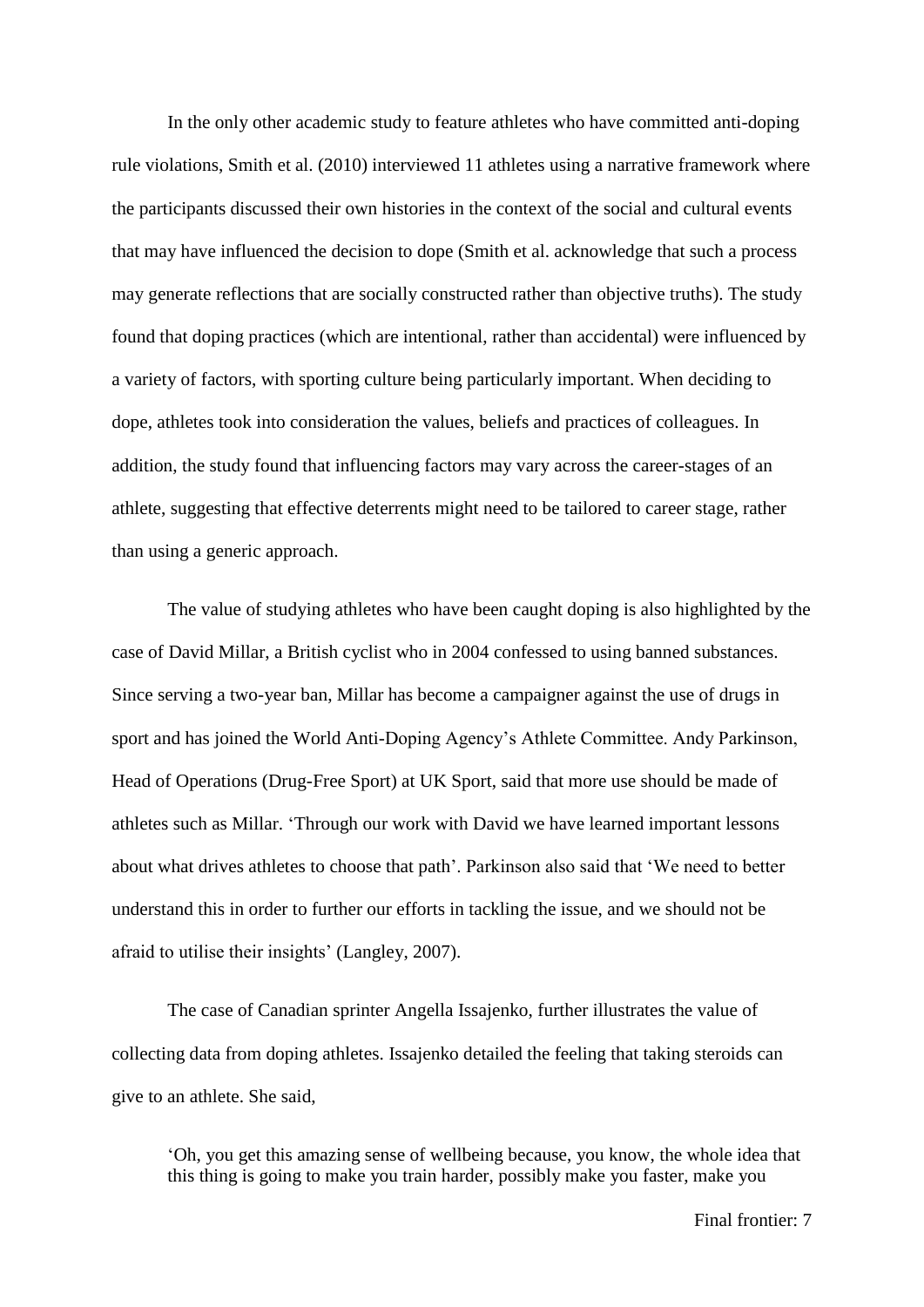Olympic champion. You get this outrageous feeling and so you just march through the workouts without a fear. Anything they throw at you in the workouts, you can do.' [\(Harvey, 1989\)](#page-27-14)

Issajenko also detailed the reaction of athletes to accusations of doping:

When an athlete is caught, that's the standard procedure. You deny, you deny, you deny. If the inquiry hadn't been called, we'd be denying to this day. But once the inquiry was called, I knew we'd have to come out with the truth. It was over [\(Harvey,](#page-27-14)  [1989\)](#page-27-14).

The inquiry Issajenko was referring to was the investigation into the doping of Canadian athletes, including sprinter Ben Johnson. Johnson was largely unrepentant after the discovery that he had been doping and offered a justification for his behaviour: 'Everybody cheats, who doesn't cheat in life? Everybody cheats on taxes, everybody cheats in everything, why Ben Johnson? I'm not the only one in this world' [\(Harvey, 1989\)](#page-27-14).

#### **1.5 Moral disengagement**

From a psychological perspective, Johnson's comments are interesting because of the moral justification he offers for his behaviour. This type of justification is known as *moral disengagement* [\(Bandura, Barbaranelli, Caprara, & Pastorelli, 1996;](#page-26-10) [Bandura, Caprara,](#page-26-11)  [Barbaranelli, Pastorelli, & Regalia, 2001\)](#page-26-11). Bandura and colleagues described a process whereby a person committing a transgression or causing harm (such as cheating, or hurting an opponent) reinterprets their own behaviours such that they can disengage from their own moral standards that would normally inhibit such conduct. For example, a person might compare their own reprehensible behaviour to behaviour which is far worse (e.g., 'I insulted him, but I didn't hit him'), a process which Bandura labelled as '*advantageous comparison*'. Similarly, a person might blame their actions on the decision making of a group ('*diffused responsibility'*), or the pressures exerted by authorities or circumstances ('*displaced responsibility*'). The process of moral disengagement has observed in a variety of sporting

Final frontier: 8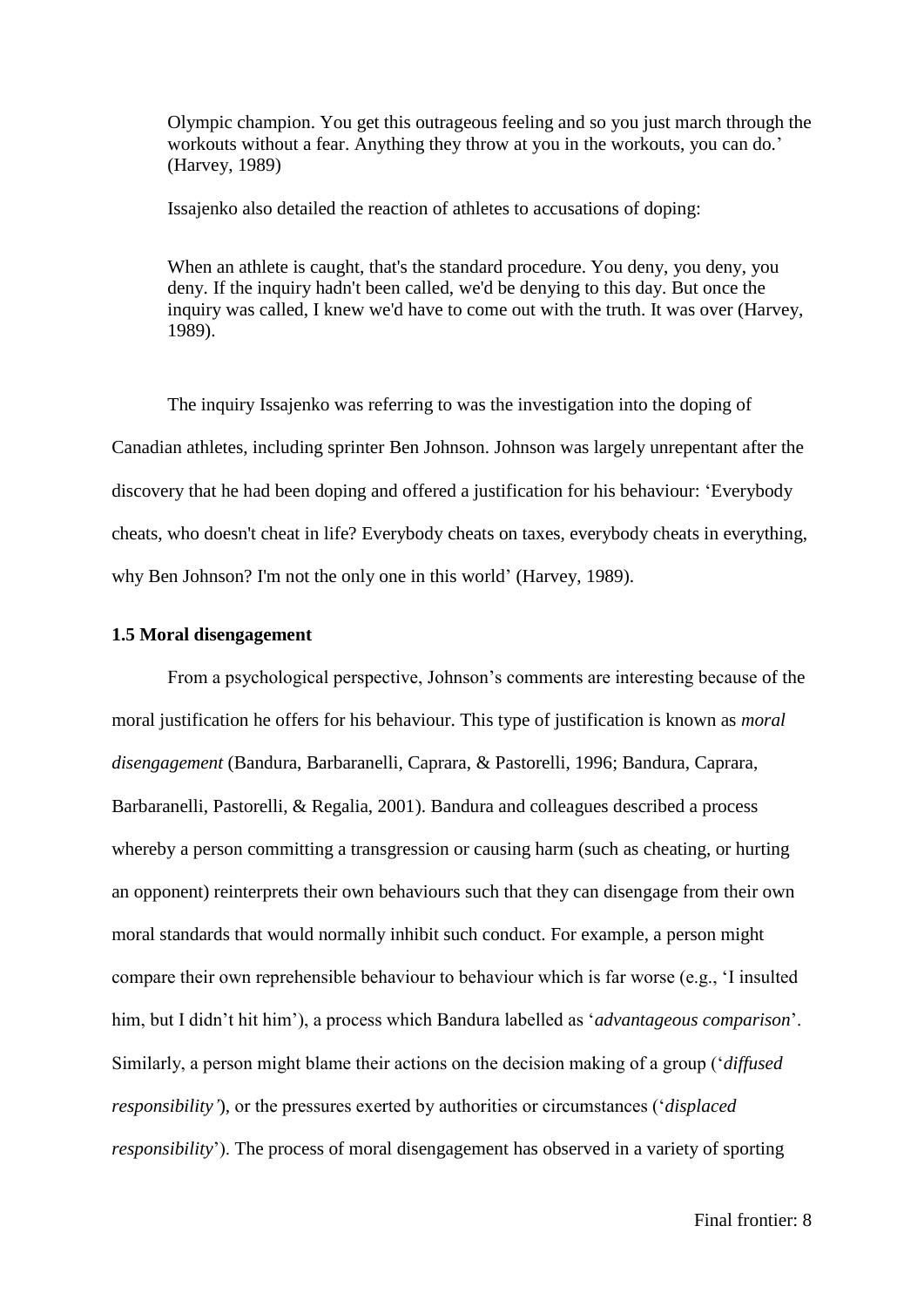transgressions [\(Boardley & Kavussanu, 2007;](#page-26-12) [Corrion, Long, Smith, & d'Arripe-Longueville,](#page-26-13)  [2009;](#page-26-13) [Lucidi, Grano, Leone, Lombardo, & Pesce, 2004;](#page-27-15) [Lucidi et al., 2008\)](#page-27-10), although to our knowledge no peer reviewed study has attempted to examine moral disengagement in the context of studying athletes who have committed doping violations.

#### **2. The present study**

The present study aims to increase our understanding of the motivations and justifications of athletes who have committed anti-doping violations. It features open-ended interviews with, what is to date, the largest sample of doping athletes ever recruited for a research study.

## **3. Method**

#### **3.1 recruitment Process and Sample**

Recruiting athletes who have committed a doping violation is a particularly problematic research exercise [\(Kirby et al., 2011\)](#page-27-11) and data collection was expected to be a complex process. With such concerns in mind, a variety of recruitment and data collection strategies were employed. First, the study was promoted through Australian national and state sporting organizations (e.g., in emails, or newsletters). Second, the study was promoted through 'opinion leaders' within the sporting industry (senior coaches and administrators, elite athletes, and other key stakeholders known to the research team). In all communications, the study was clearly identified as 'a study of athletes who have committed anti-doping rule violations'. The recruitment stressed that all data collected would be confidential and that anonymity was assured. It should be noted that since the time of data collection the rules on confidentiality of such data have undergone changes, such that it is unlikely that future studies could offer a similar set of assurances.

Potential participants were asked to contact a member of the research team (via email or telephone) in order to schedule an interview. Athletes who contacted the researchers were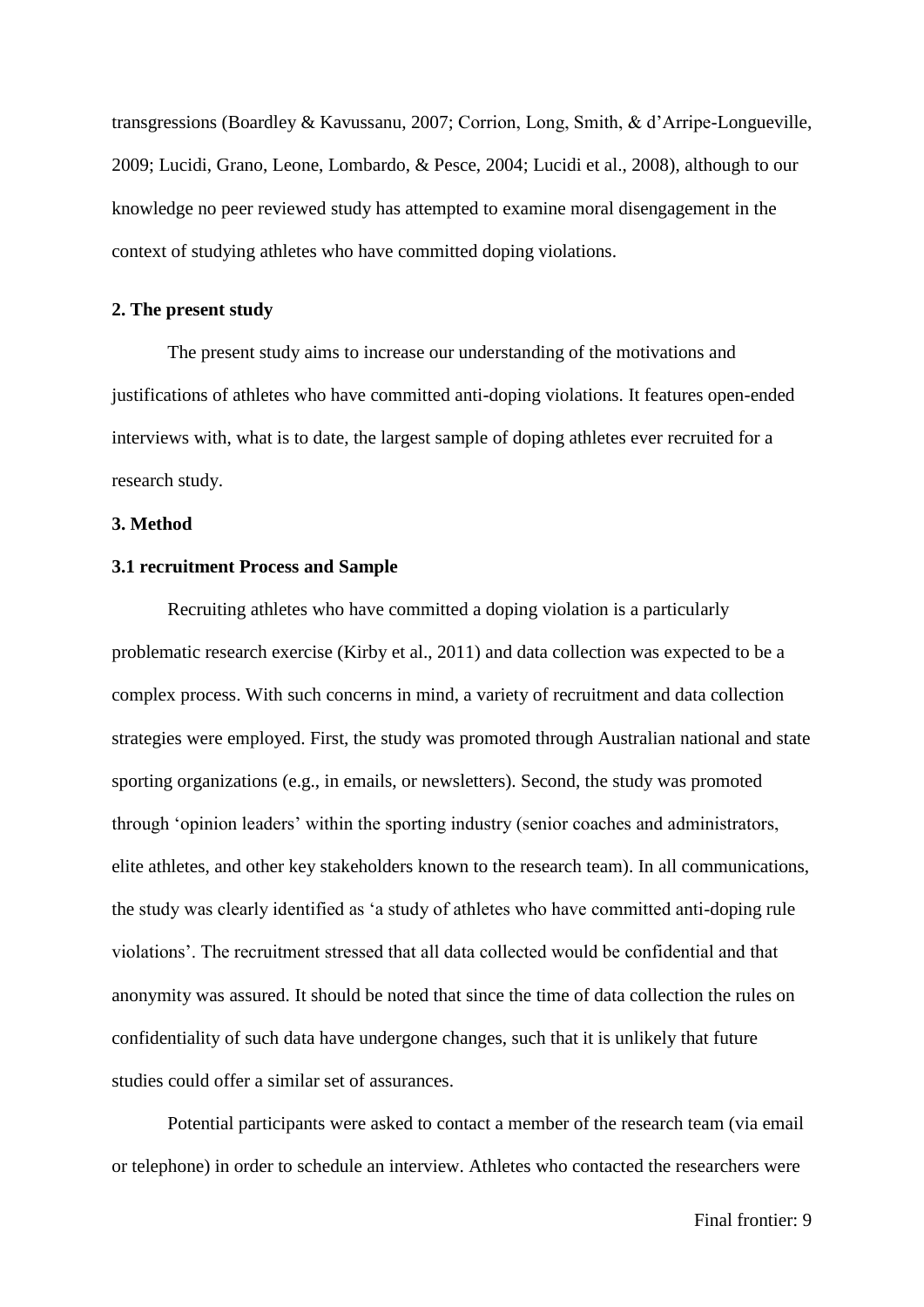first screened for eligibility, specifically that they had committed an anti-doping violation. As participants were recruited and data collected, a 'snowball recruitment' process was initiated, whereby participants invited others they personally knew to have committed anti-doping violations to also participate in the study.

A total of 18 athletes who had committed anti-doping violations participated in the study. There were 15 males and three females; the mean age was 26.6 years (median 23.5; range 19-50 years). The sample were mainly competing in national level competitions (e.g., inter-state competition), with one also competing at an international level (Olympics). Most of the athletes ( $n = 15$ ) were currently competing, the others ( $n=3$ ) were retired. Sports represented included: bodybuilding  $(n = 8)$ , powerlifting (3), cricket (3), basketball (1), rugby league (1), sprint kayak (1) and swimming (1). All participants were from Australia.

## **3.3 Interview guide**

A semi-structured interview guide based on previous research [\(Kirby et al., 2011;](#page-27-11) [Smith et al., 2010\)](#page-28-6) was designed for the study. Topics included:

## *Doping in sport in general*

- Perceived incidence of doping is in sport
- Factors influencing others to use banned substances
- Justifications of others for doping

## *Type of doping violation by participant*

- $\bullet$  Substance(s) taken
- Career stage when doping
- Reasons for selecting particular substance $(s)$
- Effects on performance

## *Factors influencing the decision to dope*

• Influences on the decision to take a banned substance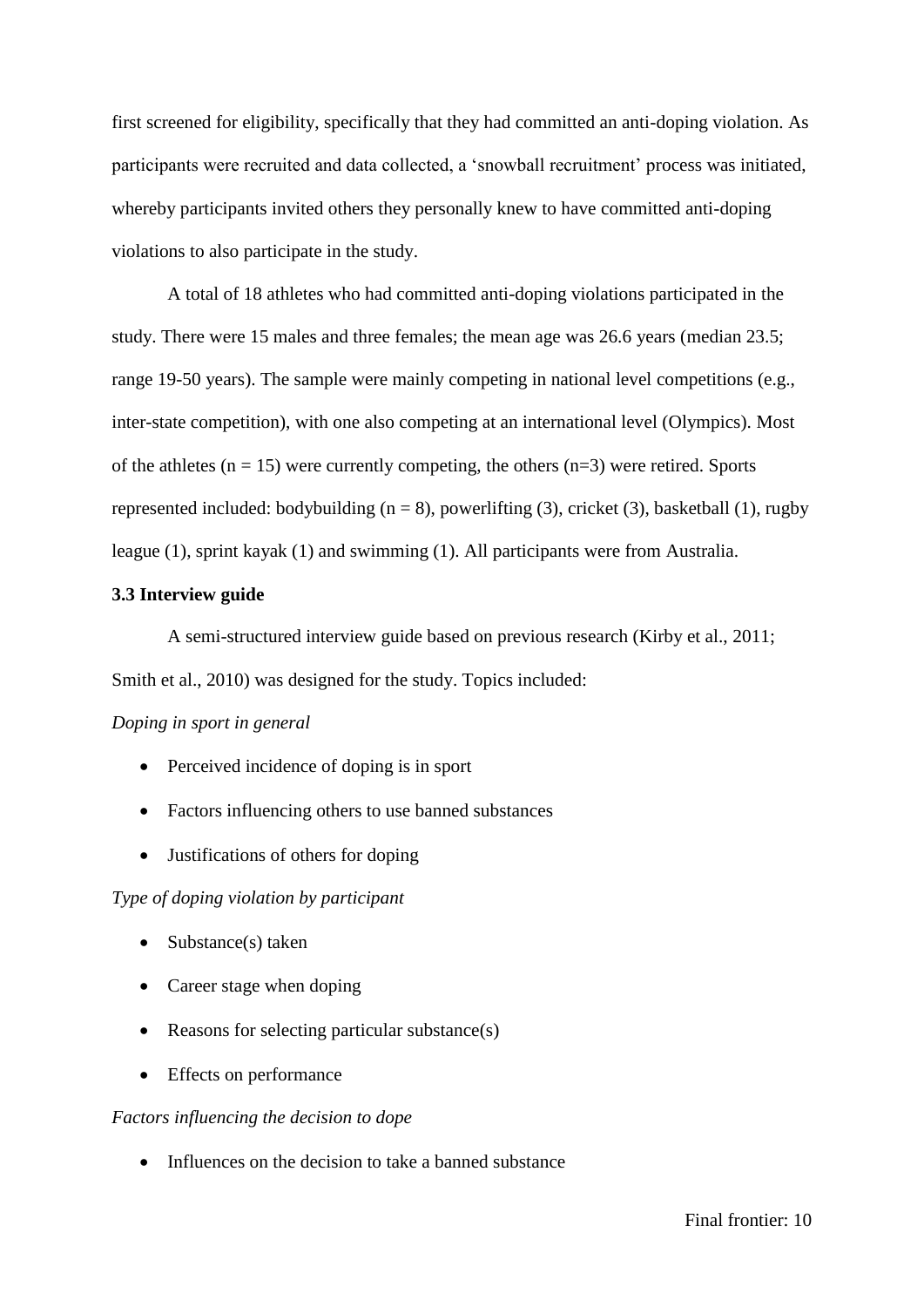- Factors considered before doping
- Effect on perceptions of participation in sport

## *Detection and consequences*

- Whether the doping was detected
- Reaction of athlete to detection
- Reaction of others to athlete's detection

## *Sanctions*

- Factors that could deter an athlete from using banned substances
- Perception of the sanction process
- Suggestions for changes to the doping testing and sanctions process

# *Background information*

- Age
- Gender
- Main sport
- Length of professional career

All participants were given each of the above prompts, although due to the semistructured nature the exact wording and order of the topics varied across the sample. A copy of the interview guide is included in the Appendix.

## **3.3 Procedure**

The primary method of data collection was face-to face interviews. However, some of the athletes requested that they be allowed to submit written answers. Consequently, an online (restricted access) version of the structured interview was created. The structure of the online version of the interview was identical to the face-to-face structured interview. Half of the sample (nine athletes) were interviewed face-to-face using a structured interview guide. The other athletes completed an online version of the same structured interview.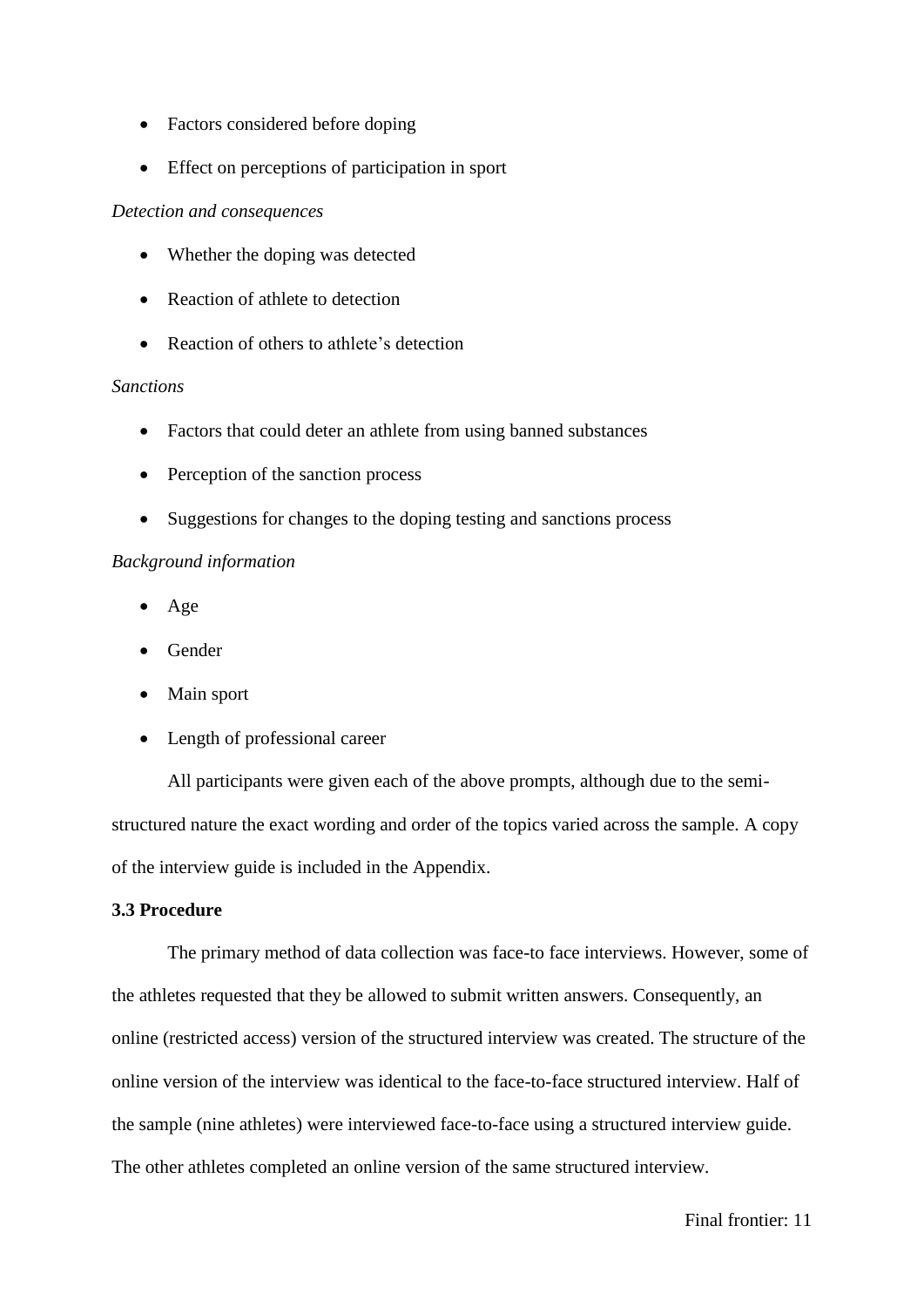To preserve confidentiality and anonymity, the face-to-face interviews were not audio recorded; instead a combination of verbatim (where possible) and comprehensive written notes were taken by the researchers during each interview. Shortly after each interview these notes were proof-read and corrected (mainly for spelling errors and legibility). Participants were offered the chance to read the notes, but most declined. Only two participants requested to read the notes, making small additional comments, but no significant changes.

Ethics approval for the conduct of this study was granted by the lead author's institutional HREC.

### **3.4 Approach to analysis**

The main method of analysis was the Analysis Method Framework [\(Spencer, Ritchie,](#page-28-7)  [& O'Connor, 2003\)](#page-28-7). This involved two main steps: data management of the records of interviews and making sense of the participants' accounts. During the data management stage, emerging themes were identified. These were subsequently used to create an index with main themes and subthemes. This index was applied to the raw data (i.e., the transcripts of interviews) by all members of the research team independently. This process led to a further refinement of the index and to the final index which was once more applied to the raw data. Finally, the data were sorted through thematic charting, a process which further reduces the data but also allows participants' verbatim accounts to still be kept. Each member of the research team created thematic charts for a different subsample of the athletes and then all charts were checked for consistency.

## **4. Results**

The statements by the athletes were grouped into a series of main themes. These were:

- 1. The drive to doping: reasons for initiating doping.
- 2. The short-term effects of doping: how athletes perceived the physical and psychological effects of doping

Final frontier: 12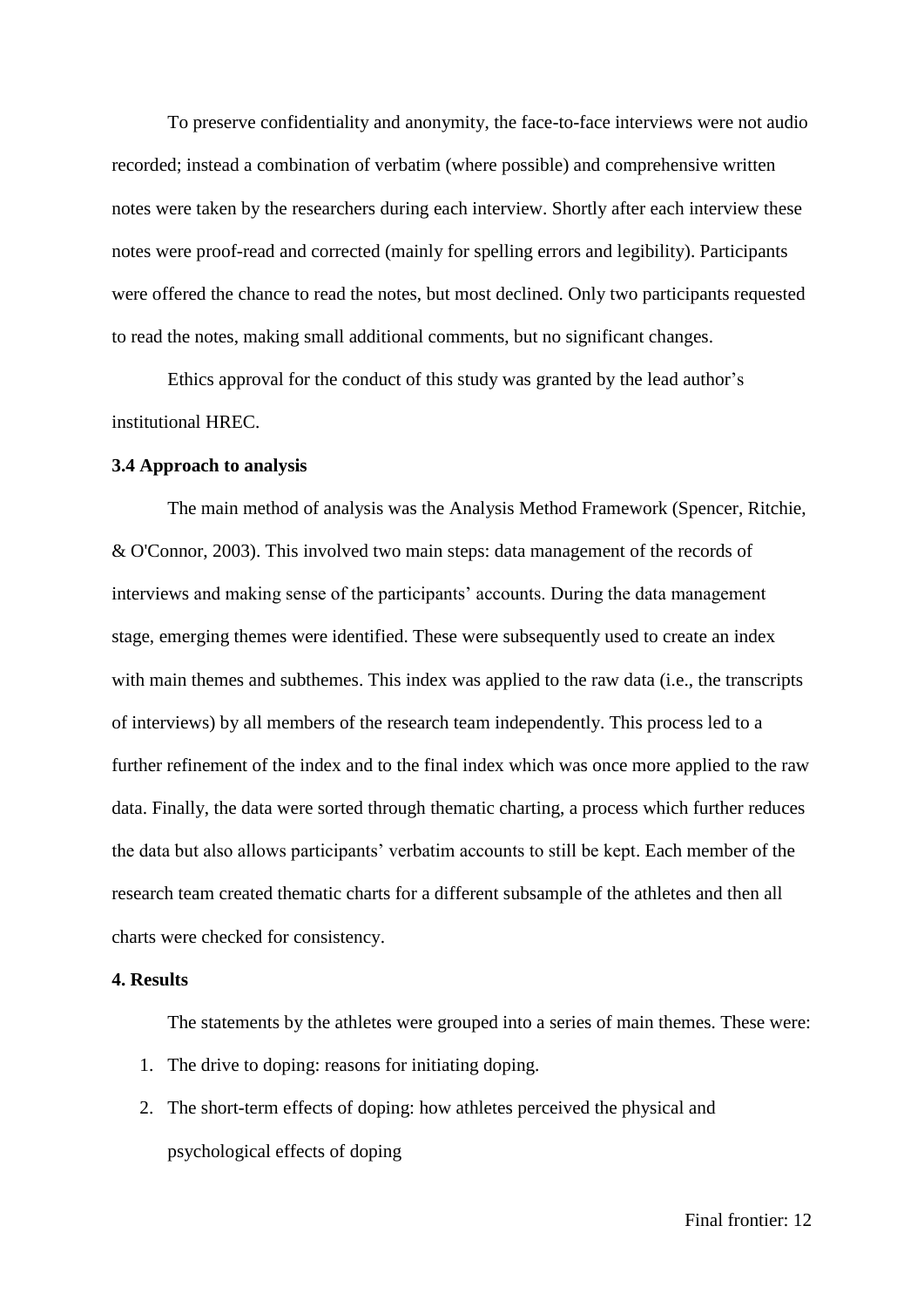- 3. Justifying doping: how athletes morally disengage when doping
- 4. The long-term effects of doping: how doping changes perceptions of competitive sport
- 5. Deterrents to doping

## **4.1 The drive to doping**

Most of the athletes in the sample started to use banned substances early in their careers. However, there were no clear single events or simple explanations for when that starting point, or 'critical incident' (Kirby et al., 2011) occurred. Personal factors, specifically the desire to be the best in their chosen sport or to win, prevailed over all other personal factors. In most cases, the decision to dope was carefully planned. As one bodybuilder stated: 'I decided that if I wanted to make any impact or have any chance in the sport, then I needed steroids'. Athletes appeared to be very aware of their capabilities and limitations and it was this awareness that led athletes to a carefully calculated decision to dope:

I was doing very well, but not that well and I knew that by using [name of substance] that would give me the edge I needed.

The desire to increase size and strength was most notable amongst bodybuilders. Athletes in other sports were more concerned with general recovery and stamina. Athletes who had been recently injured were guided by concerns about their recovery. It is worth noting that motivations evolved with time, particularly with athletes whose violations were, at the time of this study, undetected:

I started using [names of substances] to achieve that edge, but then when I got there, not only did I have to stay there, but I felt I had become a different person and it became more about that.

### Another athlete noted:

My initial decision was based on my need to be competitive, to be the best. But now, I am just like all the other guys who are doing this just to stay at the top. We know we are all doing it.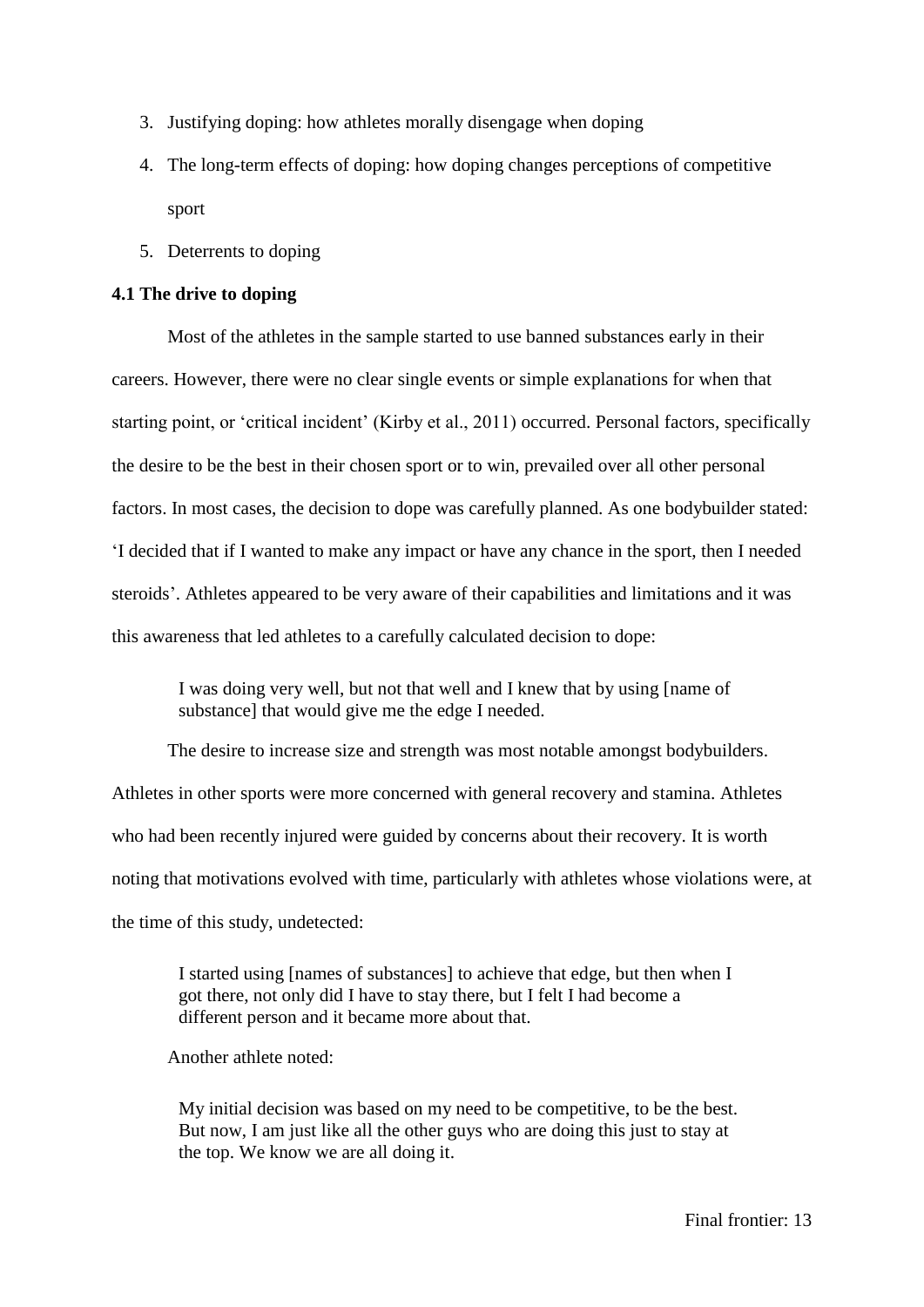Some of the athletes talked about their idealism in the early days of their careers and the quick realization that doping was, in their view, 'necessary'. A bodybuilder noted:

[I started] when I was 20 years old. I had just competed in a Natural Bodybuilding Comp. I was natural at that time. After being outclassed in every way I made some enquiries and discovered my competition was by no means natural. I started taking steroids shortly after the competition.

Another bodybuilder said:

… my competition were in on it, I decided that If I wanted to make any impact or chance in the sport I needed steroids. I always wanted to be bigger but struggled with eating enough food to put on weight.

For the most part, once the decision to start doping was made, athletes did not appear

to reconsider their options. As one cricketer said: 'I had already done considerable research

on the products …. I decided I would go ahead'.

Goal-orientations, particularly task-orientation, emerged as a factor with a strong link to the pragmatic nature of their choice. One athlete said: 'If you want to achieve your best and you know this is the only way, because you need the strength or to recover or to make your career last longer, then it's simple, you dope'. Another said: 'It's an achiever's thing. You don't think about others, you don't think about the consequences, you just focus on your goal.'

#### **4.2 The short-term effects of doping**

Many of the participants were reluctant to identify the substances they had taken, although almost half (eight athletes) provided some information. Of those athletes who named specific substances, many admitted to using more than one. Substances used included: Sustanon 250 (five athletes), Methandrostenolone/Dianabol (three athletes) and Testosterone Enanthate (three athletes). Two athletes used 'unspecified steroids'. Half of the athletes (nine) also used supplements. Choice of substance/s was largely determined by availability,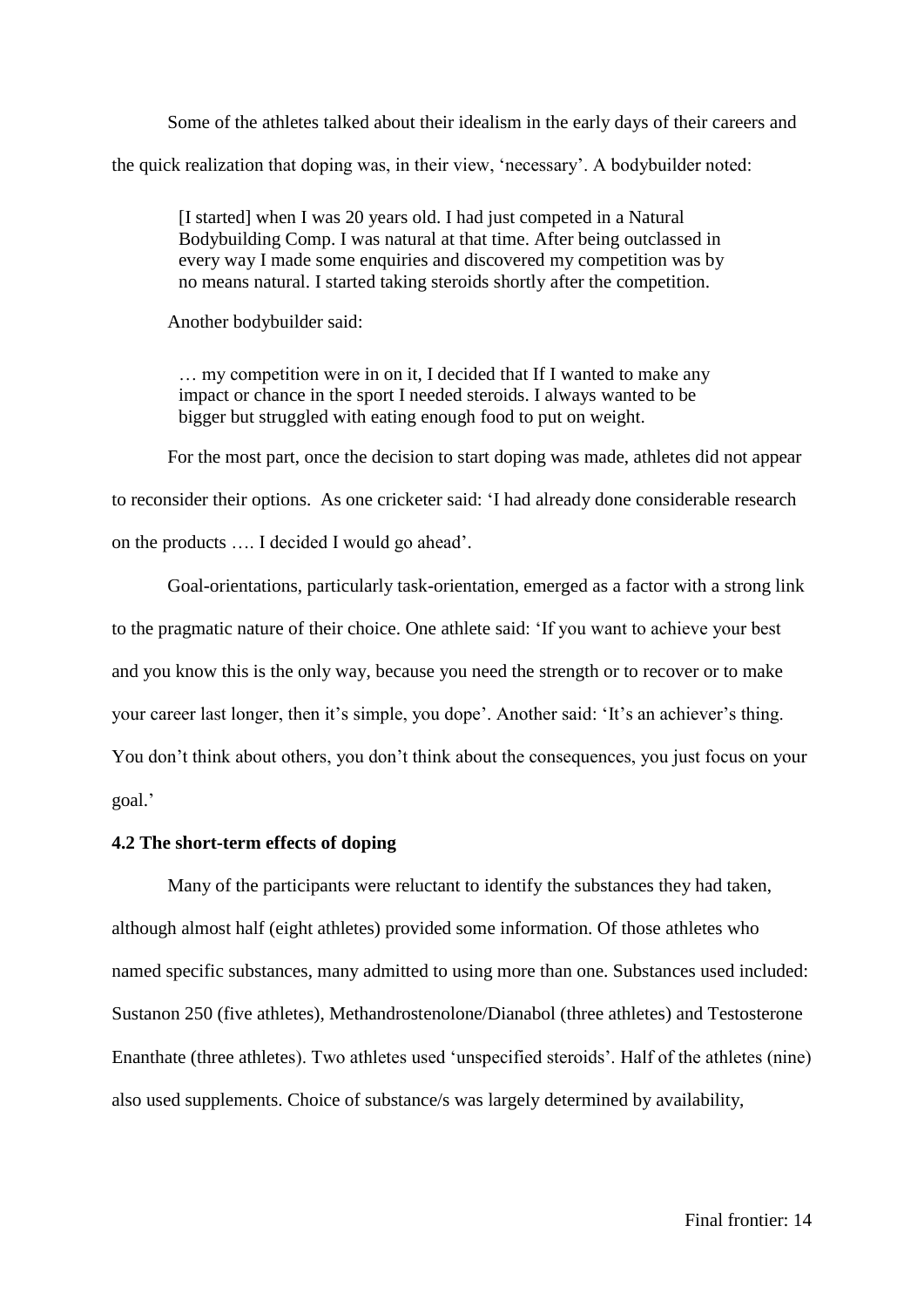followed by affordability and health considerations. This suggests that doping involves a highly pragmatic set of choices.

Participants described the effects that doping had had on their bodies and performance and whether these matched the anticipated physical and psychological effects of the drugs in question. With respect to physical effects, all respondents experienced a significant increase in strength and size in a very short period of time and many commented that the actual results were better than they had expected. However, without any objective data to verify the effects of the doping, the comments here may be post-doping rationalizations or justifications for the behaviour. A bodybuilder said: 'Strength increased drastically, putting on size became a lot easier than when I was natural. I looked better and felt better.'

Another bodybuilder noted: 'I gained 30 kg in 12 months'. The rugby player said: 'Not only do I look better, I feel better, I am stronger. I had anticipated this, but not to this extent.'

Many athletes commented on the non-physical effects of doping: '[It did have a] limited influence on performance but did influence motivation'. A cricketer said 'I expected an increase in stamina and in power, what I had not expected was the he psychological boost I got. I felt more relaxed, more focussed, and at times, I felt invincible.'

#### **4.3 Justifying doping**

Morality emerged as a crucial factor both in the decision-making process and in later discussions about deterrence. In making the decision to use banned substances and in continuing to dope, athletes engaged in forms of 'moral disengagement' [\(Bandura et al.,](#page-26-11)  [2001\)](#page-26-11). One such example is the mechanism of 'advantageous comparison' when a person compares a reprehensible behaviour (in this case, using banned substances) to another behaviour that is far worse. One athlete said 'You are told to be a 'good boy or girl', so I am. What I do is nothing compared to some awful behaviour you see on and off-field.'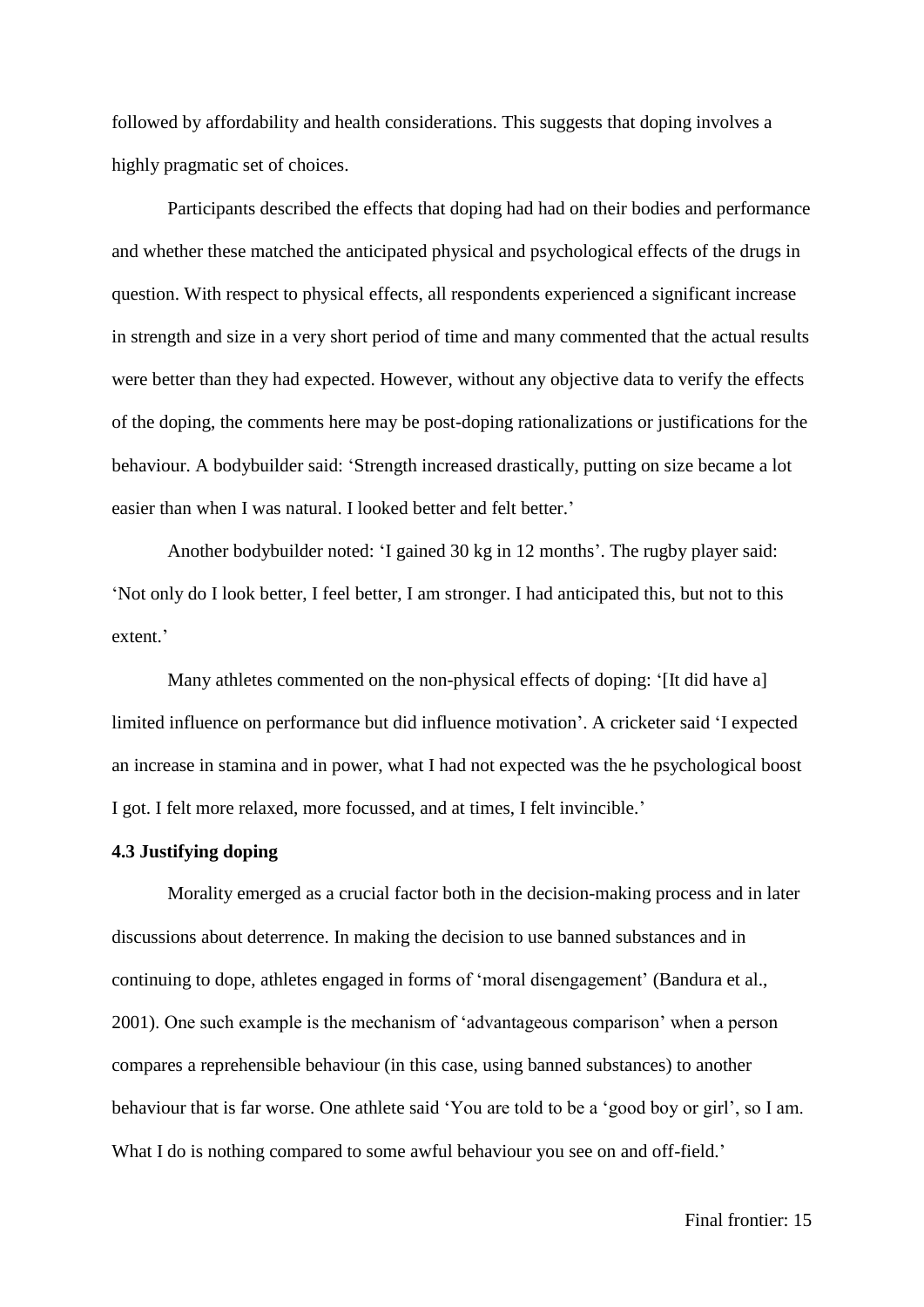Another disengagement mechanism is 'minimizing or ignoring the consequences' which occurs when individuals commit a transgression in order to obtain personal goals and minimize or ignore the harm. One athlete gave an example of this mechanism in her reasoning:

When I made the decision to take [name of substance] I thought about the consequences. I realised that the only one I could hurt with all this was me. It's not like I would be screwing everybody else's health up.

By far the most commonly stated form of moral disengagement was that of 'displaced responsibility', where the athletes justified their doping by blaming the external pressures that had been placed on them. Peer pressure was a common justification for doping.

A good friend of mine had just completed his first cycle and looked like a different person. I thought if he could do it so could I. He told me his story and then he encouraged me too. It all went from there.

The impact of peer pressure appeared to be linked to athletes' conceptions of sport or team culture, and the perception that 'everybody does it'. In the case of the bodybuilders, as one of these said: 'You dope to compete on an equal footing as we are all doing this', and with the remaining athletes, their sentiment was summed up by a rugby league player: 'because this is what it takes to succeed in the ruthless world of competitive sport'. Another athlete said 'I think it's more about pressure we feel ourselves, rather than explicit pressure from others. At this level there is a culture of doping, you can call that a kind of silent pressure.'

The role of coaches, health professionals and other club or sport personnel was raised by several athletes. In most cases, the role of these professionals in encouraging (or attempting to deter) drug use was clearly very important, however, there were notable differences between sports. In professional sports (such as rugby league), the network of support staff was perceived as crucial to the decision to dope and to continue to dope. One athlete noted: 'We are constantly reminded that we have to win, to do what it takes to win'.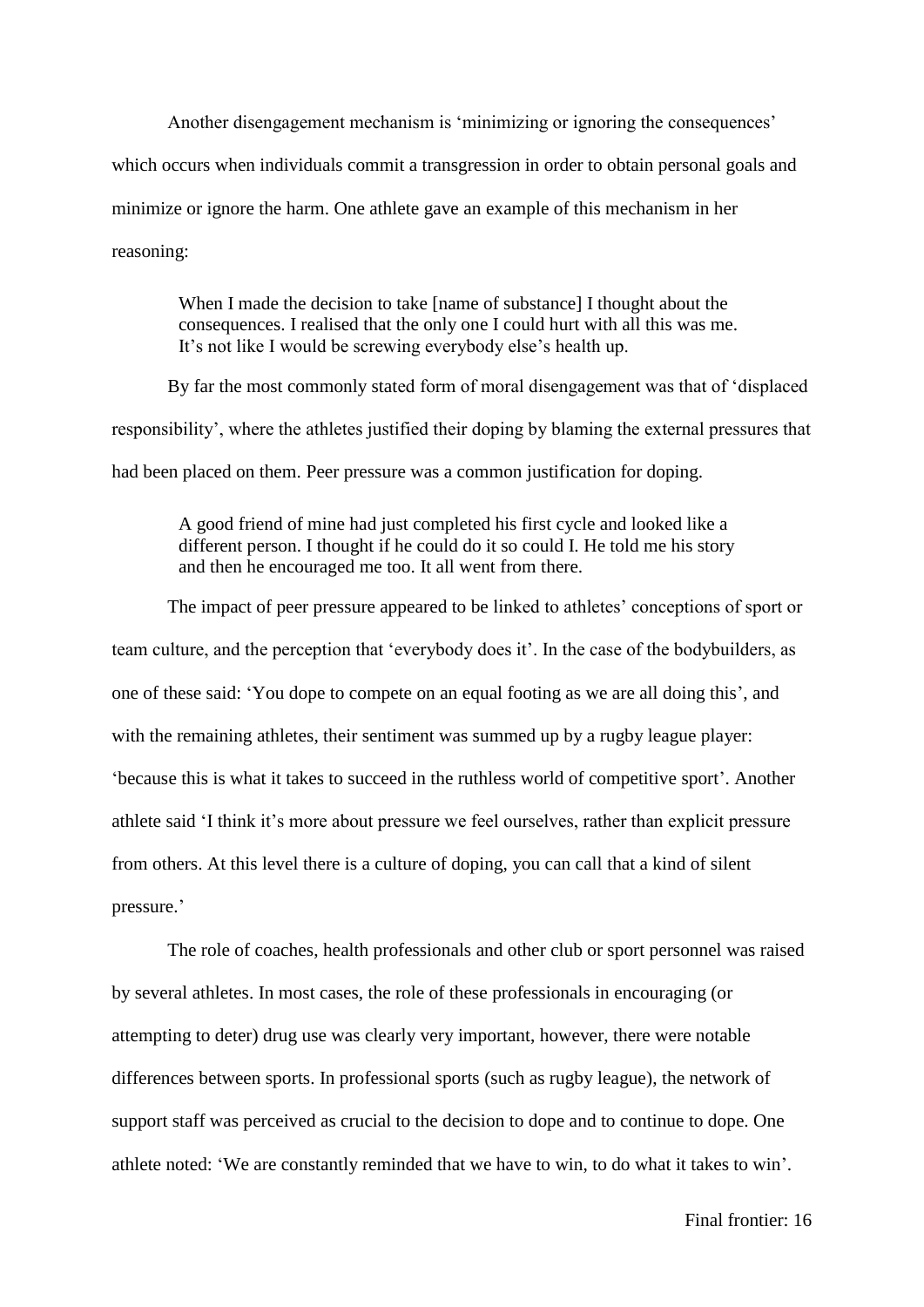Another player said 'The doctors don't say anything as such, but they just keep pushing the pills, the potions and the injections, they never even ask you what you think of all this'.

Another professional athlete mentioned the financial imperatives of the sport made it almost 'necessary' for doping to continue. In other sports, the influence of support staff was seen as more subtle and depended on individual circumstances. For example, the cricketer noted:

I had a long- standing injury and I was in a lot of pain. The team doctor refused to give me anything that was banned… I was not getting any better. I feared I would not play again for long periods of time. So I talked to the assistant doc, he was so helpful. He handed me some stuff all hush-hush. Mind, the coach knew and he did not say a word.

The role of other sources of influence, such as the media, was downplayed by this

group of athletes. One athlete noted:

They go on about the importance of winning but then they picture you like some kind of cheating scum if you are found to be on something. Personally, I don't care what the papers, the TV or anyone says. They are all vultures.

Coping with pressure to be the best, or with pressure to succeed, was only addressed

by one athlete, the swimmer:

This country expects so much of us, at times it feels unbearable. I just see [using drugs] as a little help. At the big events, all eyes are on you. Yes, I'd say in my case, it helps with the pressure.

Each of the athletes was asked to estimate the prevalence of doping both in all sports,

and in their own sport. The average perceived incidence of drug use in all sports was 57%

(that is, participants believed that, on average, 57% of all elite athletes use performance

enhancing drugs). The perceived incidence of drug use within their own sport was higher, at

61%. These estimates varied by sports. Amongst bodybuilders, the perceived incidence in all

sports was 73% (of athletes in all sports) and 81% of athletes in their own sport. A belief that

'everybody does it' is entrenched in this sample of athletes in this sport.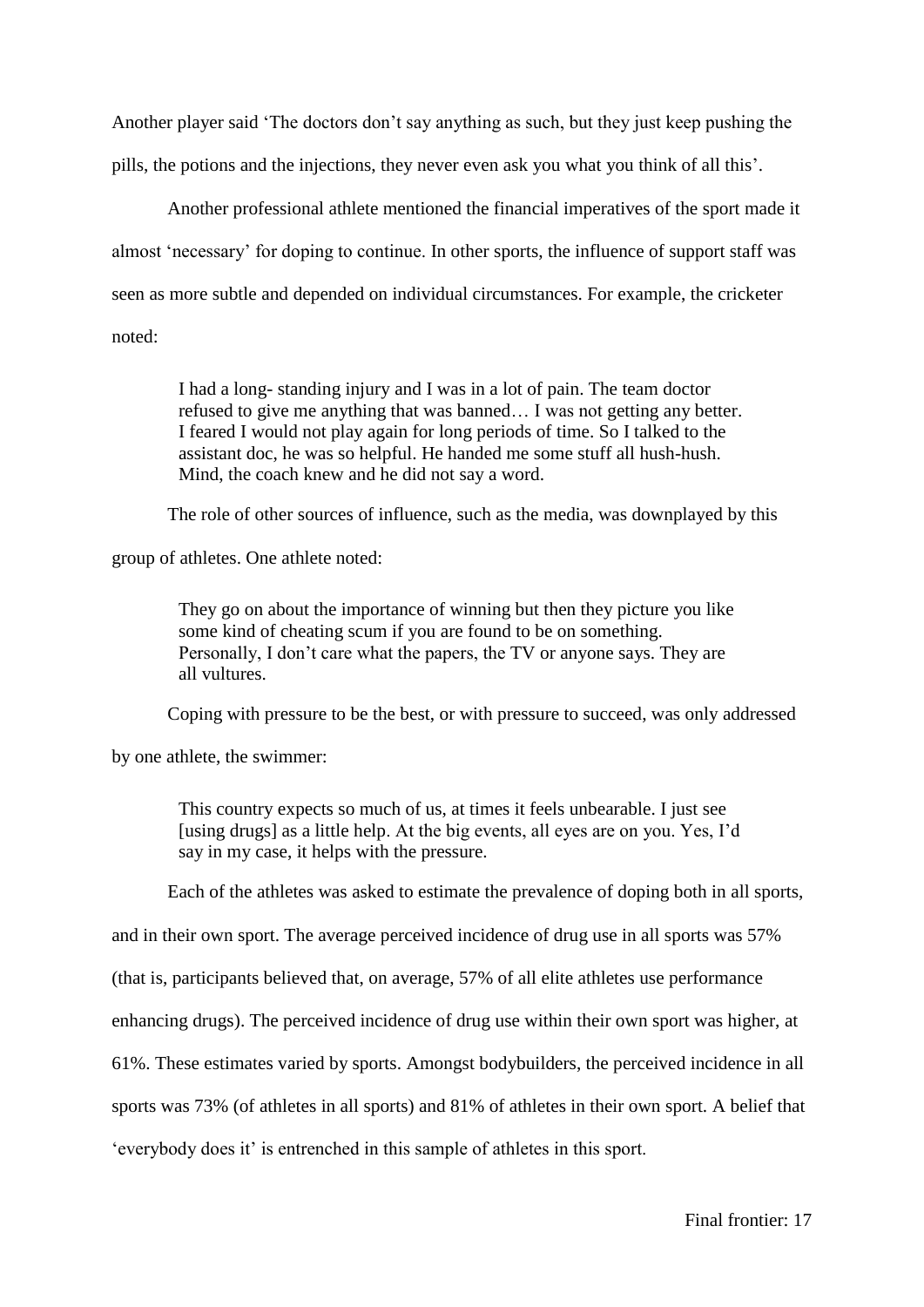### **4.4 The long-term effects of doping**

Doping changed the way athletes viewed their participation in sport, as one

bodybuilder noted 'I would no longer wish to compete in a natural bodybuilding competition whilst on steroids... I would feel guilty, even though my competitors are all in on it, and also because of fear of being caught.'

In sports where doping is considered to be prevalent (such as bodybuilding), athletes did not perceive themselves differently after doping 'In the bodybuilding arena everyone knows everyone is using something and everyone also knows that denying it was just part of the 'game'. Even when I wasn't using anything people said I was, so I figured what the hell!' Neither did athletes perceive others who are doping as different in any way.

Doping is for the most part misunderstood. In the case of steroids, the media have portrayed people turning into juiced up knuckleheads who can't control their anger. Some of the nicest people I've met are on steroids. They don't harm anyone, they don't rob stores just to get their fix. They are purely interested in their personal appearance.

The sprint kayaker noted:

I have no regrets about using performance enhancing drugs as you still have to train hard to achieve your goals and genetics have a huge part of the end result....I know of many people who take steroids and it makes no difference

### **4.5 Deterrents to doping**

Although all of the athletes in this study had previously taken an anti-doping control test, doping by only two of them had been detected. One athlete chose to neither confirm nor deny it to the anti-doping authorities and to other parties. However, from this athlete's account it was clear that the reaction of other athletes, coaches or sport administrators to the discovery of the violation was not one of surprise. In this athlete's view this was because doping in his sport is perceived to be both prevalent and widely accepted:

I just knew the test was going to return positive, to be honest I had not taken any measures to avoid detection. I felt a little guilty, but not enough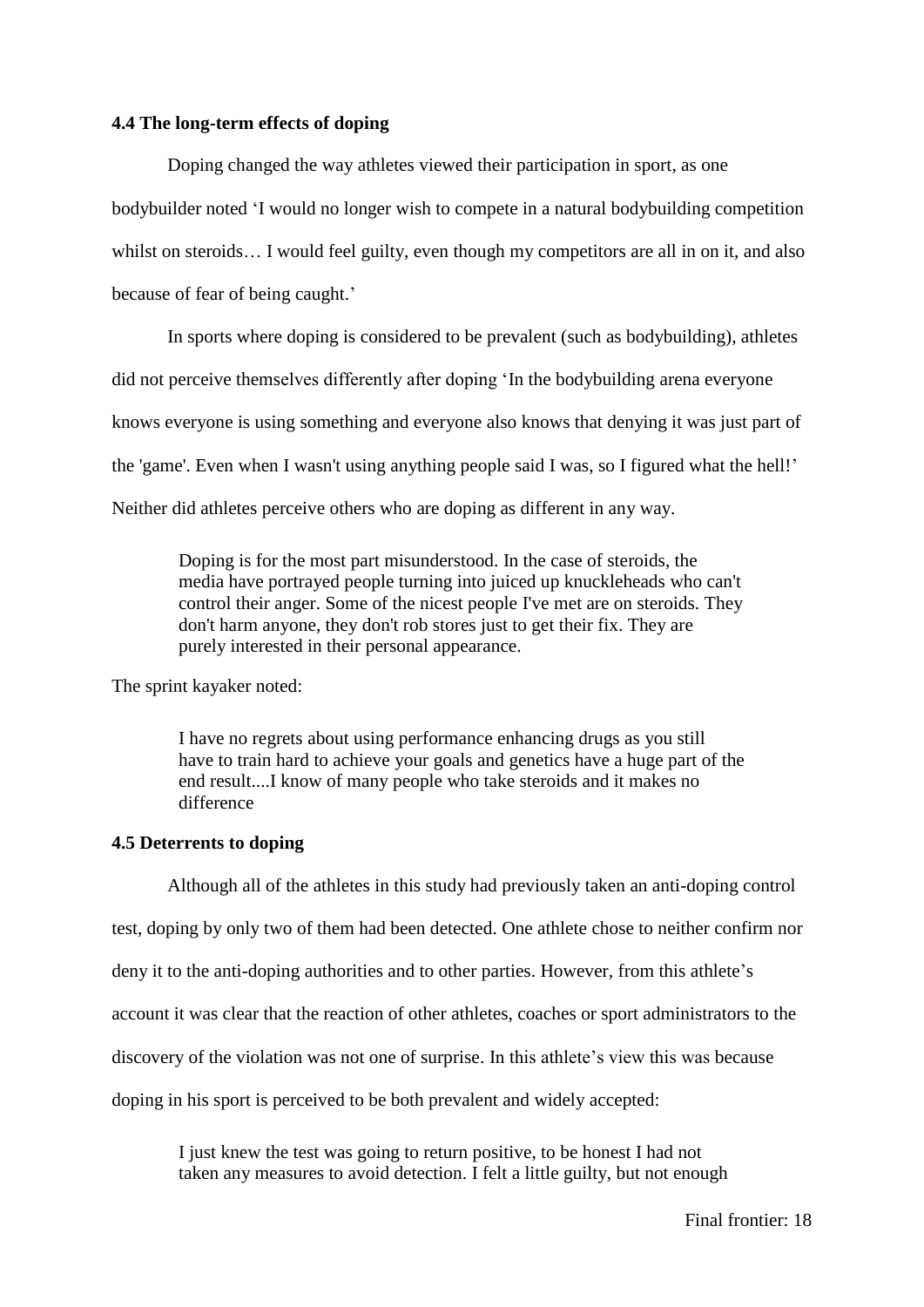to confess everything or to give some sob story. No one judged me, not my team mates, the coaches, the doctors, my sport's governing body. If anything, people just said I had got unlucky this time.

Neither career (e.g., bans or suspensions) nor financial (e.g., fines) sanctions were seen as effective deterrents. However, the potential effect of deterrents based on moral reasons (or 'values') were mentioned frequently by participants. The 'deterrent effect' of the high financial cost of doping was also mentioned by several athletes. In the words of one bodybuilder 'Some people may have ethical issues, or not have enough money. It's a pity that they don't, though: they won't stand a chance against their competition'.

The swimmer stated 'Moral and ethical standards of athletes stop them doping…. money is an issue, a lot of performance enhancing drugs are very expensive'.

Other athletes suggested that doping could bring shame and would be letting down their families, fans and the community 'Being caught and called a drug cheat would stop most athletes… being frowned upon by the others'.

The prospect of detection and related sanctions did not appear to deter athletes. As one athlete noted 'Fear of being caught is not in my view a great concern as hardly anyone is tested and those who are tested know how not to get found. Just ask me'.

However, other athletes acknowledged that the 'fear of being caught' may be a strong deterrent for athletes considering using drugs.

Surprisingly, health concerns were not seen as deterrents to doping. As the kayaker explained 'Propaganda about the substance side effects which are generally unproven or largely exaggerated might affect some athletes, but most of them would know better that it's just scare tactics'.

Athletes were asked whether doping could ever be justified. Some athletes agreed it could, under certain conditions: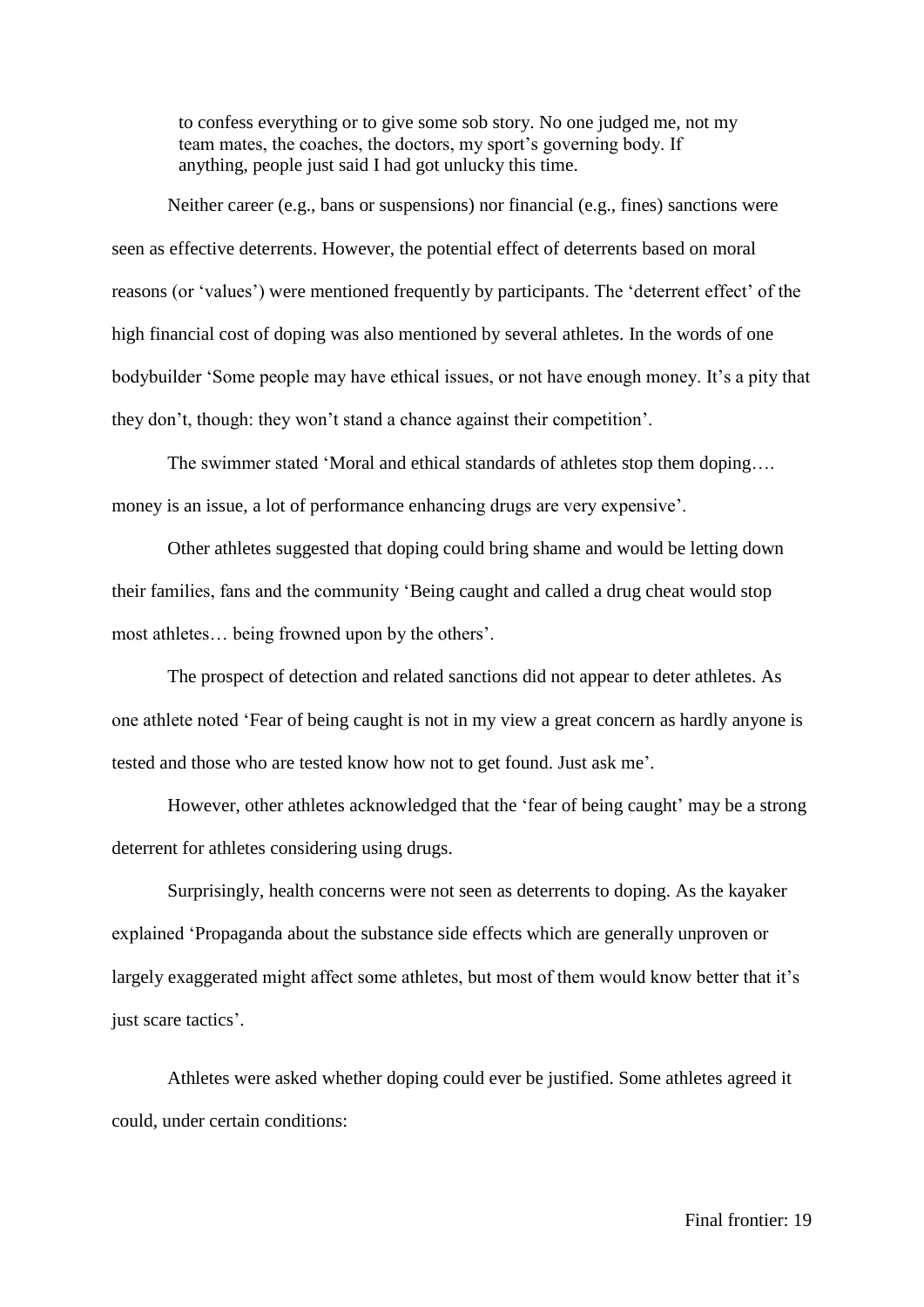If the sport is tested and athletes sign waivers to say they are not doping, then you can't justify doping, it's cheating. However, if in some cases it is well known that every single athlete is doping then I think that is justification enough. For example, every single contender in the [name of contest] bodybuilding competition is on a cocktail of performance enhancing drugs, fact.

Others believed the decision should be up to the individual athlete 'I believe it should be up to the individual as is smoking and alcohol consumption. Both of these produce more death and hardship than steroids'.

The widespread view was one of scepticism about the sanction process, a process that was largely seen as hypocritical and unfair. One bodybuilder said:

In my sport it is all largely overlooked. Testing is more of a front for the media, we all know each other is doping. It's not a secret. The mandatory tests are just there to satisfy the legal requirements I guess.

Another bodybuilder added 'It's a joke as there's no such thing as natural

bodybuilding competition as [governing body] has a ruling that you can compete as long as you have not used performance enhancing drugs for at least 12 months'. Athletes in other sports were less pessimistic and generally believed the system, although fallible, was fair. Education efforts were praised as were current awareness campaigns and efforts to sanction not just athletes, but coaches, clubs, support staff and suppliers. In these athletes' view, the main obstacle to widespread success was that doping athletes were not easily caught.

There were marked differences between athletes with respect to suggested anti-doping efforts. In this respect there seemed to be two key considerations guiding athletes' suggestions. First, the perceived incidence of drug use in their own sport (the 'culture' of drug use) meant that athletes in sports such as bodybuilding and powerlifting had 'normalized' doping and saw little point in prohibiting drug use, at least for certain drugs such as steroids. One power lifter noted: 'You can't expect athletes to compete 'clean' when they know other athletes they are up against are using the 'gear''. Another two athletes suggested legalising steroids only: 'Steroids should be legal in bodybuilding because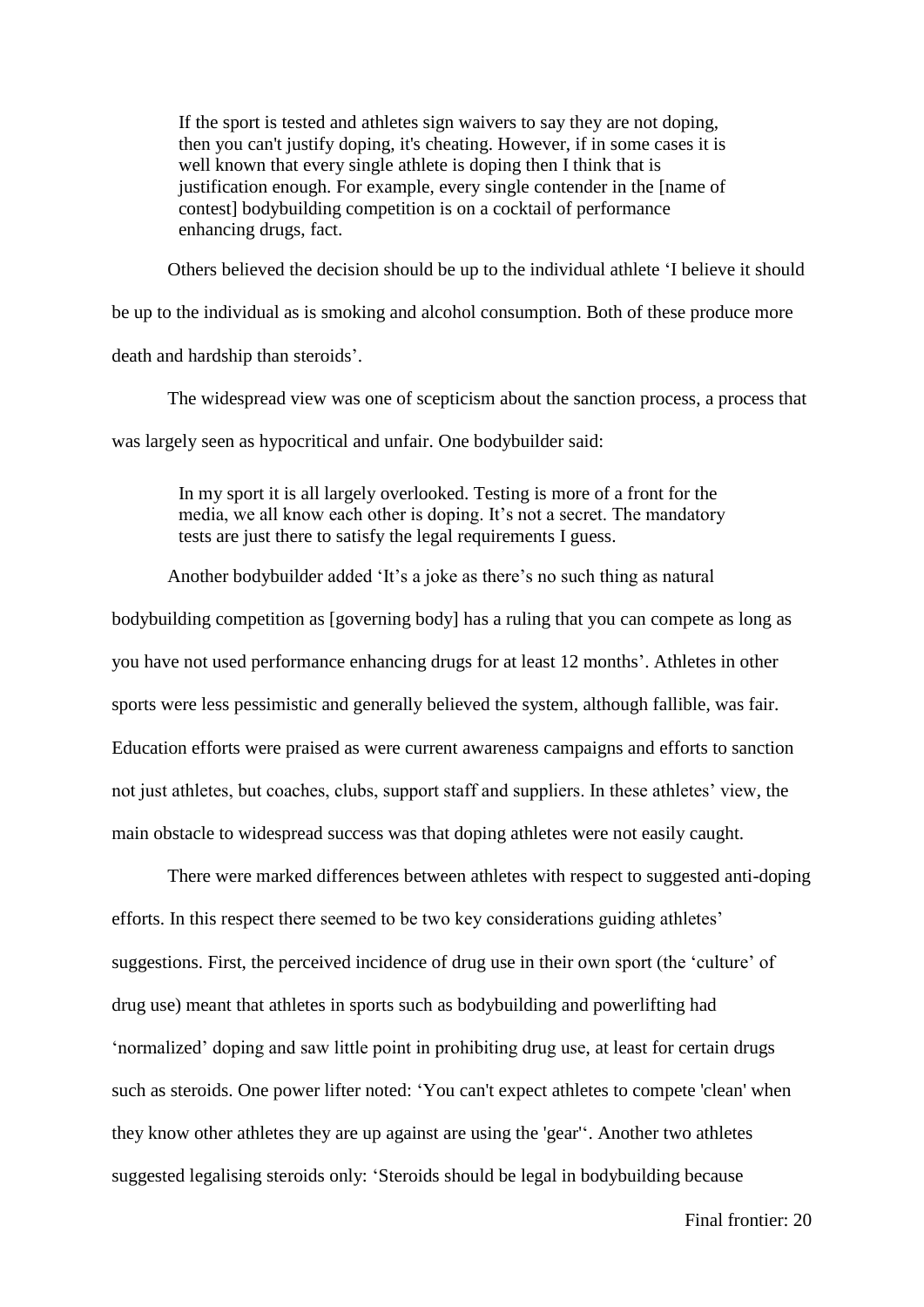everyone is using them, all professional bodybuilders are on steroids'. Most of the bodybuilders favoured a system whereby each sport is self-governing, with little intervention from anti-doping authorities, and with less punitive sanctions (smaller fines or shorter bans) than those currently in place. Athletes in other sports, however, were in favour of stringent and strict sanctions for all drug violations. Suggestions provided included: increasing the number of tests, out of season random testing on all athletes (even those who are injured or currently not competing), higher fines, and implementing life bans. Five athletes representing the sports of swimming, rugby league, cricket and basketball favoured the criminalization of performance enhancing drug use and suggested strict fines and imprisonment for users and suppliers.

Second, the perceived general environment with respect to drug use, including the attitudes and actions of governing bodies, sport organizations, the media, and the public had an impact on athletes suggested actions. For example, athletes who believed that 'no one really cares' viewed anti-doping efforts as futile. One athlete said:

People want it both ways. People are happy to see world records broken all the time but they will neglect the fact that without performance enhancing drugs this would not happen. People think they you don't have to train hard to achieve results with drugs. They don't know that it doesn't matter how much you take if you don't train hard you will not reach the desired goal. People are always asking for more, and then they are quick to call you a cheat and a liar when they find out that you are on something. Well, what do they expect?

Others believed that professionalization of sport meant that there were no easy

answers to the drug problem:

We have to press on with education and sanctions, but there are no easy answers. Sport is not what it once was. It is now big business, it is now big money. Depending on your sport, doping may become a necessity to those competing at the highest level. And then of course, there are those competing at sub-elite level and kids. What do we tell them? Even if deep down we don't believe in the effectiveness of sanctions and existing measures, we should press on because we have to send the right message.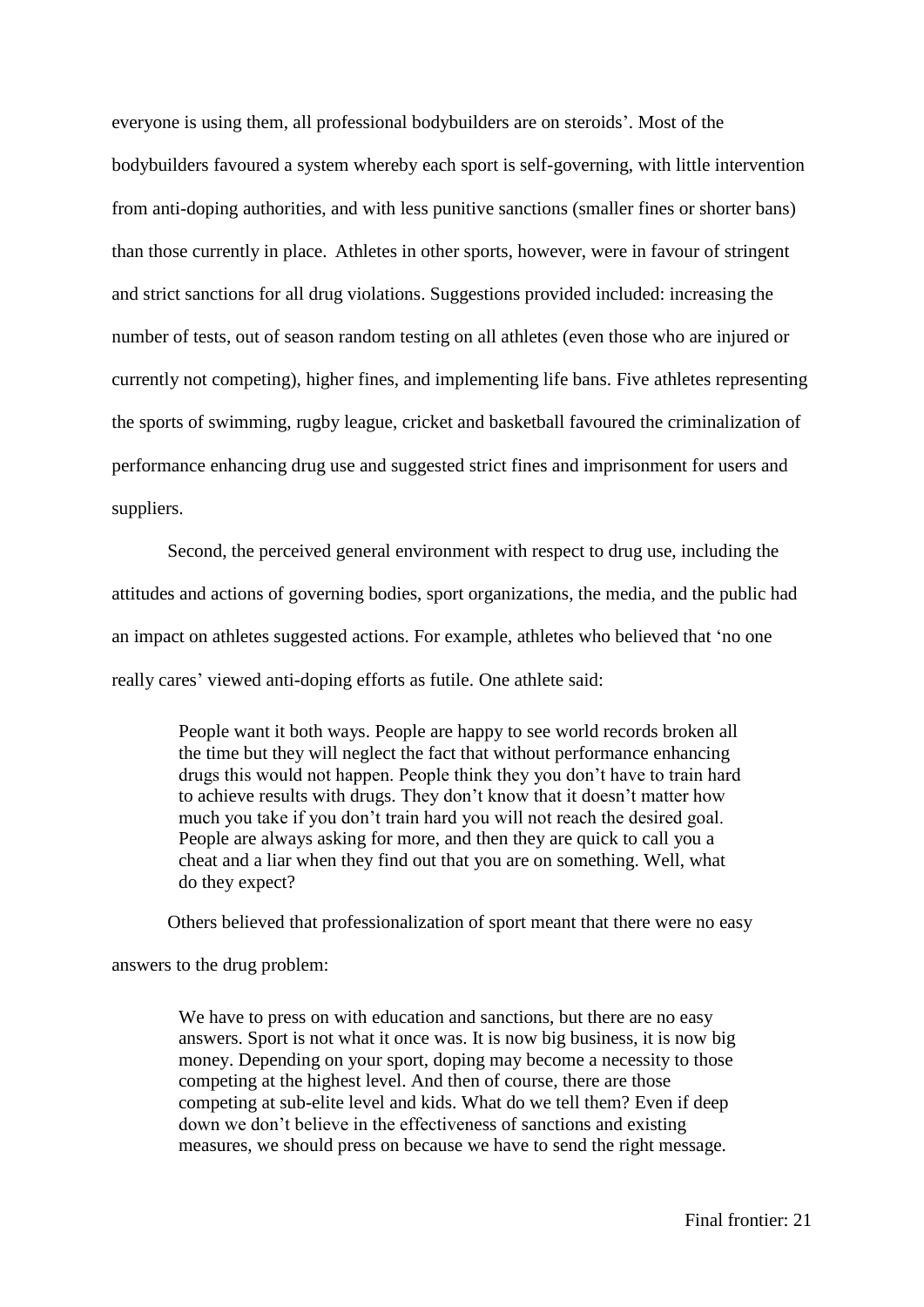### **5. Discussion**

The aim of the present study was to increase our understanding of the motivations and justifications of athletes who have committed anti-doping violations. We present the implications of the findings for theory, sport management policy, and future research. We begin by considering the psychology of doping.

#### **5.1 The psychology of doping**

Athletes in this study had started doping early in their careers and many of them had normalized the use of banned substances to the extent that it was not widely seen as 'cheating' particularly in those sports were drug use was high, notably bodybuilding. This finding supports Kirby et al.'s findings with relation to how doping athletes perceive their own behaviour. Additionally, the role of morality, more specifically, 'moral disengagement' was a prominent factor in the decision to dope, but most importantly, the decision *to continue to dope*. Several moral disengagement mechanisms, as identified by [Lucidi et al. \(2008\)](#page-27-10), emerged during the interviews: advantageous comparison, minimizing or ignoring the consequences, and displaced responsibility. These forms of disengagement served to justify transgressions (i.e., the use of banned substances).

Although the role of psychological factors has been studied extensively [\(Anshel,](#page-25-3)  [1991;](#page-25-3) [Donovan, Egger, Kapernick, & Mendoza, 2002;](#page-26-14) [Petróczi & Aidman, 2008\)](#page-27-16), few of these factors appeared were identified amongst this sample of athletes. Only the nature of goal-orientations emerged as a significant factor. The 'desire to win' was a salient motivational factor [\(Ehrnborg & Rosén, 2009\)](#page-26-15). However, athletes acknowledged that their motivations changed with time and that as time went by, their motivations were also guided by pragmatic concerns, such as recovery from injury.

Athletes talked about being task-oriented and held a pragmatic view about drug taking, whilst acknowledging the punishing nature of competition. Unlike [Kirby et al. \(2011\)](#page-27-11)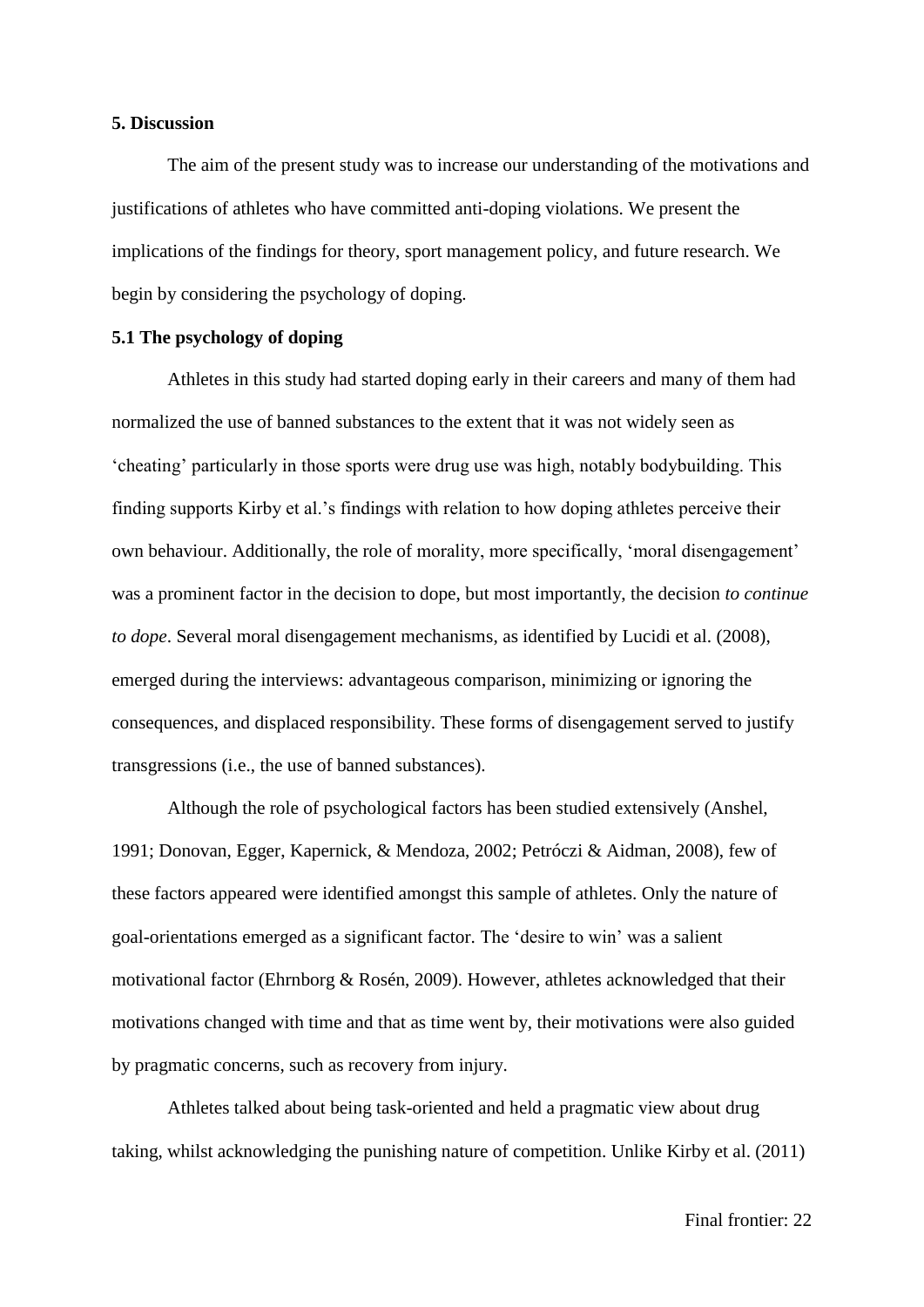where athletes talked about 'wanting to stay in their sport as long as possible', many of the athletes in this study talked about using drugs as a means of 'having a chance at all in their sport' (notably, bodybuilding) to 'focusing on the goal of winning' (all other sports sampled). Interestingly, the anticipated and actual effects of doping, both physical and psychological, were frequently addressed by these athletes as motivational forces to continue doping. For example, some athletes talked about experiencing a psychological boost, feeling more relaxed and even feeling invincible, largely echoing Issajenko's claims that doping created an 'outrageous feeling' [\(Harvey, 1989\)](#page-27-14).

The negative health side-effects of doping were not addressed by any of the athletes. This finding echoes that of previous research [\(Kirby et al., 2011\)](#page-27-11) and calls into question the effectiveness of the health message in trying to prevent doping. Moreover, the message here appears to be 'use of banned substances may actually be good for you'. The use of scare tactics in anti-doping campaigns may actually backfire. Research on recreational drug use by adolescents (in non-sporting contexts) has shown that when negative physiological consequences of drug use are not observed, the resulting expectancy violation increases the likelihood of subsequent drug use [\(Skenderian, Siegel, Crano, Alvaro, & Lac, 2008\)](#page-28-8).

An additional finding in this study was that the athletes estimated that the incidence of drug use within their own sport was higher than all other sports combined. Studies [\(Petróczi,](#page-27-17)  [Mazanov, Nepusz, Backhouse, & Naughton, 2008;](#page-27-17) [Wolfson, 2000\)](#page-28-9) have shown that people who are using drugs tend to offer higher estimates of such drug use amongst similar others, than people who are not using such drugs. This behaviour is usually explained in terms of a psychological process called the 'false consensus effect' (Ross, Greene, & House, 1977) whereby individuals overestimate the "extent to which others behave the same way as they do, especially if the behaviour in question is deemed to be socially questionable or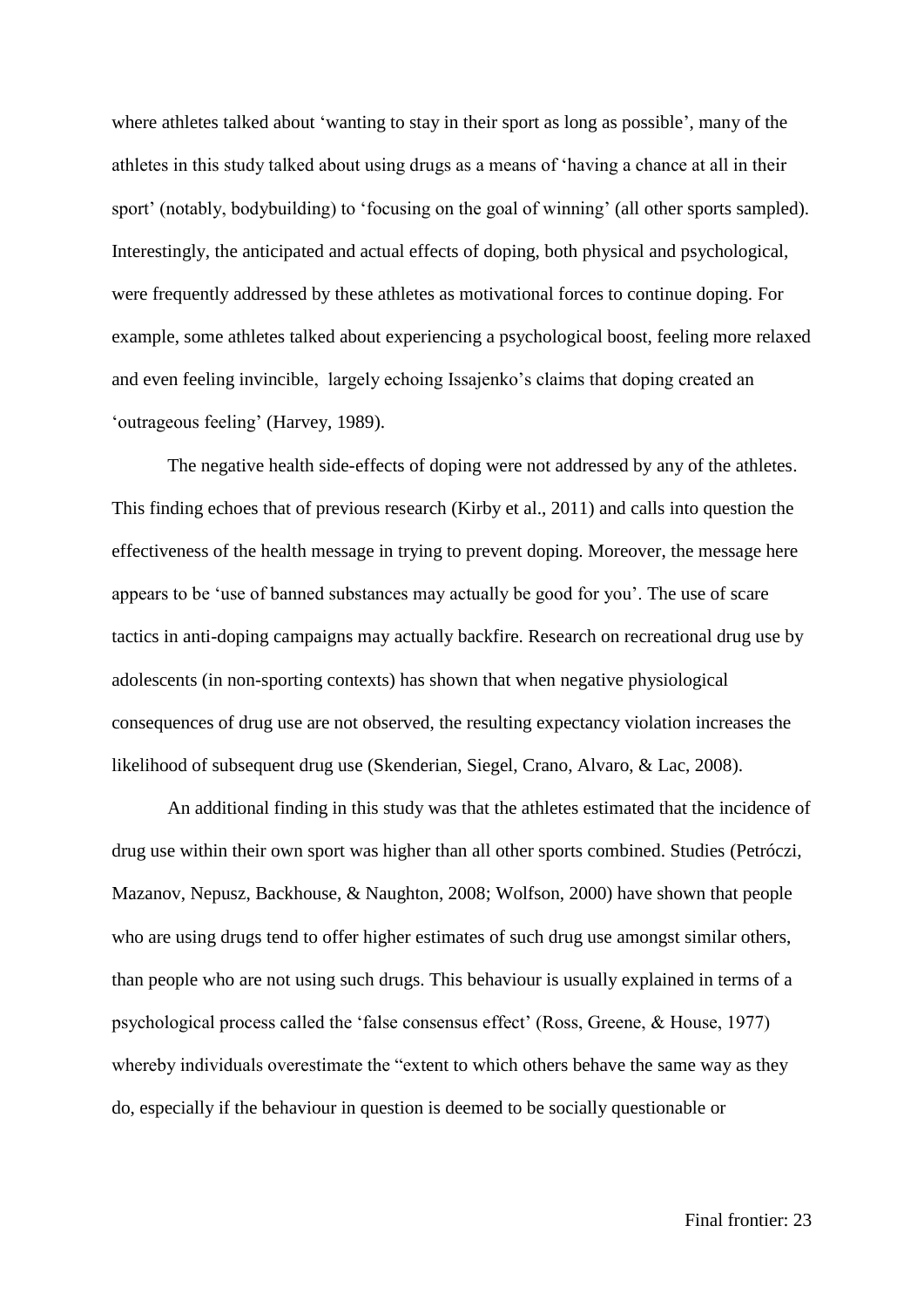unacceptable" (Petróczi et al., 2008). This study provides some additional support for this hypothesis.

## **5.2 Implications for anti-doping management and policy**

The basic message in anti-doping communications (doping athletes will be caught and punished) does not seem to work, particularly in sports with a strong doping culture. Neither does the message about the detrimental effects to health (as Kirby et al. noted). Interestingly, the athletes suggested more testing and stricter punishments as a way of increasing the credibility of deterrents. They also wanted to see punishments extended to those complicit in promoting or facilitating doping (i.e., coaches, support staff and suppliers). In short, there was a call for serious action on doping, not just rhetoric. However, athletes from sports where doping was normalized preferred a different approach: legalization of selected banned substances.

Of these two solutions, the most politically acceptable response to doping would be to increase the deterrents, rather than legalization. Given the high costs of anti-doping controls [\(ASADA, 2012\)](#page-25-2) and the low detection rate [\(Pound et al., 2013\)](#page-27-8), there seems to be little likelihood that the number of tests will be increased. The onus will thus probably shift to even harsher punishments, a strategy that seems extremely unlikely to have any discernible effect on doping.

Increasing the severity of punishments for doping is highly unlikely to succeed. Legalising doping is an alternative solution that struggles to generate the widespread public support that such a radical solution would require before it could be implemented [\(Engelberg,](#page-26-16)  [Moston, & Skinner, 2012\)](#page-26-16). Consequently, other solutions are required.

In this study of admitted dopers, there was still a prevailing view that doping was a form of cheating and that it was wrong. Athletes resorted to forms of moral disengagement [\(Bandura, 1990;](#page-26-17) [Lucidi et al., 2008\)](#page-27-10) in order to justify doping, including the process of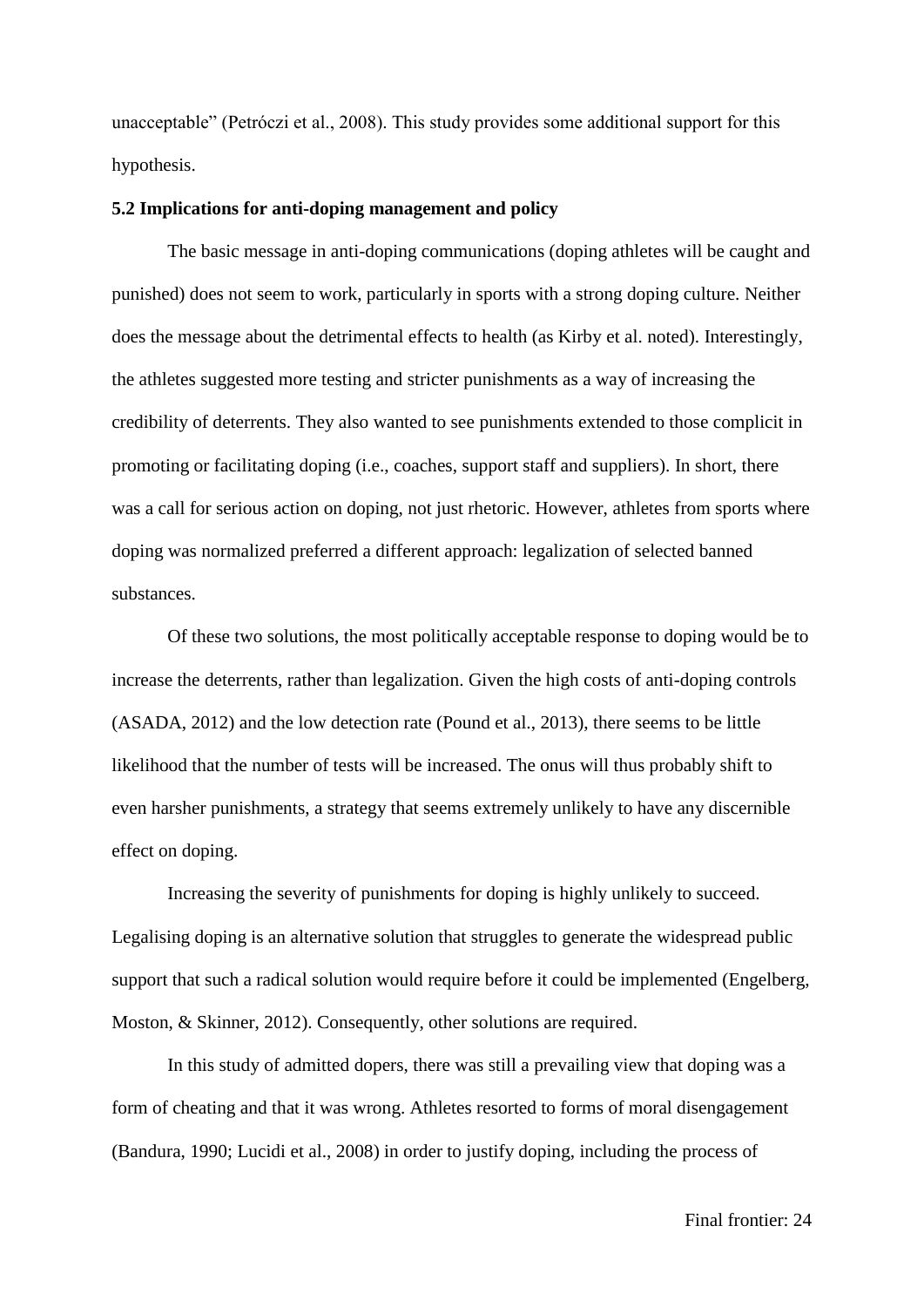'displaced responsibility'. This form of disengagement included blaming peers, support staff and even society.

In order to counter forms of moral disengagement it is essential that sports managers first recognise how such a process is used by athletes, and second, develop appropriate counter arguments or strategies. For example, the conduct of support staff might be better regulated with penalties for doping extended to include such personnel. Similarly, support staff should undergo anti-doping training (noting that some of the support staff in direct contact with athletes are already subject to such requirements). In terms of strategies to counter moral disengagement, campaigns that seek to involve sporting fans (and non-fans) in anti-doping efforts, perhaps by making their disapproval of doping a central message, might be effective in challenging the perception that the public only care about winning. Strategies to negate the implementation of moral disengagement might make doping harder to justify, thereby preventing doping from either starting, or continuing.

One final suggestion that arises from this study is that anti-doping messages need to be tailored to each sport. In some sports doping is already so prevalent (or at least, perceived to be prevalent), that anti-doping messages are likely to be almost entirely ineffective.

# **5.3 Limitations**

Interviews with athletes who have committed anti-doping violations presents a number of problems, including locating and recruiting any such athletes. The present study illustrates some ways in which these problems can be overcome, but the fact remains that the athletes are a self-selecting sample. Many doping athletes will refuse to participate in research studies and consequently the athletes who do participate may not be representative. To complicate matters even further, the poor rate of detection of doping may mean that the sports where doping athletes are detected, may not necessarily be those where doping is most prevalent. According to the latest WADA statistics [\(WADA, 2012\)](#page-28-10), the sports with the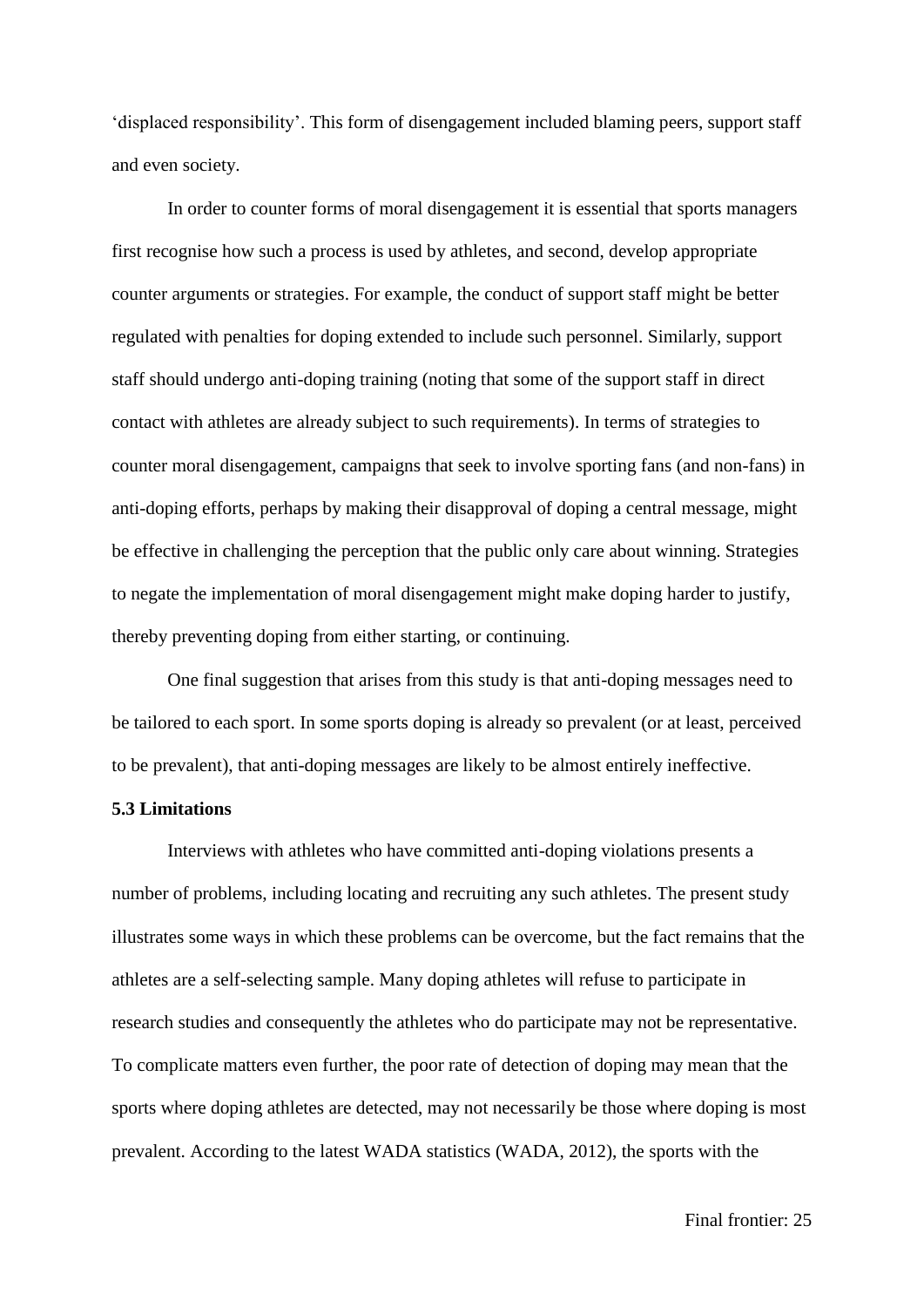highest numbers of adverse analytical findings (blood and urine tests combined) are weightlifting, athletics, cycling and rugby. In Australia, anti-doping control statistics [\(ASADA, 2012\)](#page-25-2) reveal that the sports with the highest numbers of adverse findings are rugby union and bodybuilding (4 cases each), followed by rugby league (3 cases), Australian rules football, cycling and powerlifting (2 cases each). Most of the athletes in this sample were bodybuilders and powerlifters. The other sports represented included cricket, rugby league, basketball, sprint kayak and swimming. While this sample appears features athletes from several of the sports where doping has been detected, the representativeness of the sample remains a concern.

Despite these limitations, this research provides significant answers to the question 'Why do athletes dope?' by targeting those who have actually committed the violations ('the final frontier') and builds on earlier studies that have featured doping athletes [\(Kirby et al.,](#page-27-11)  [2011;](#page-27-11) [Smith et al., 2010\)](#page-28-6).

## **5.4 Conclusion**

The core problem now facing sports managers is, should anti-doping continue or be discarded? If it is to continue, it is unlikely to be in its current form involving costly and highly inefficient randomized anti-doping controls. Both solutions will require significant changes to how sports are managed and marketed, and both run the risk of violating and thus destroying the nebulous concept known as the 'spirit of sport'.

## **References**

- <span id="page-25-3"></span>Anshel, M.H. (1991). A survey of elite athletes on the perceived causes of using banned drugs in sport. *Journal of Sport Behavior, 14*(4), 283-310.
- <span id="page-25-2"></span>ASADA. (2012). 2011:12 Annual Report. Canberra, Australia: Australian Sports Anti-Doping Authority.
- <span id="page-25-1"></span>Australian Crime Commission, ACC. (2013). Organised Crime and Drugs in Sport in Australia. Canberra: Australian Government.
- <span id="page-25-0"></span>Australian Sports Commission. (2012). *The Essence of Australian Sport*. Canberra, Australia: Australian Government. Retrieved from [http://www.ausport.gov.au/\\_\\_data/assets/pdf\\_file/0011/312869/A4\\_brochure\\_7\\_05-](http://www.ausport.gov.au/__data/assets/pdf_file/0011/312869/A4_brochure_7_05-V5.pdf) [V5.pdf.](http://www.ausport.gov.au/__data/assets/pdf_file/0011/312869/A4_brochure_7_05-V5.pdf)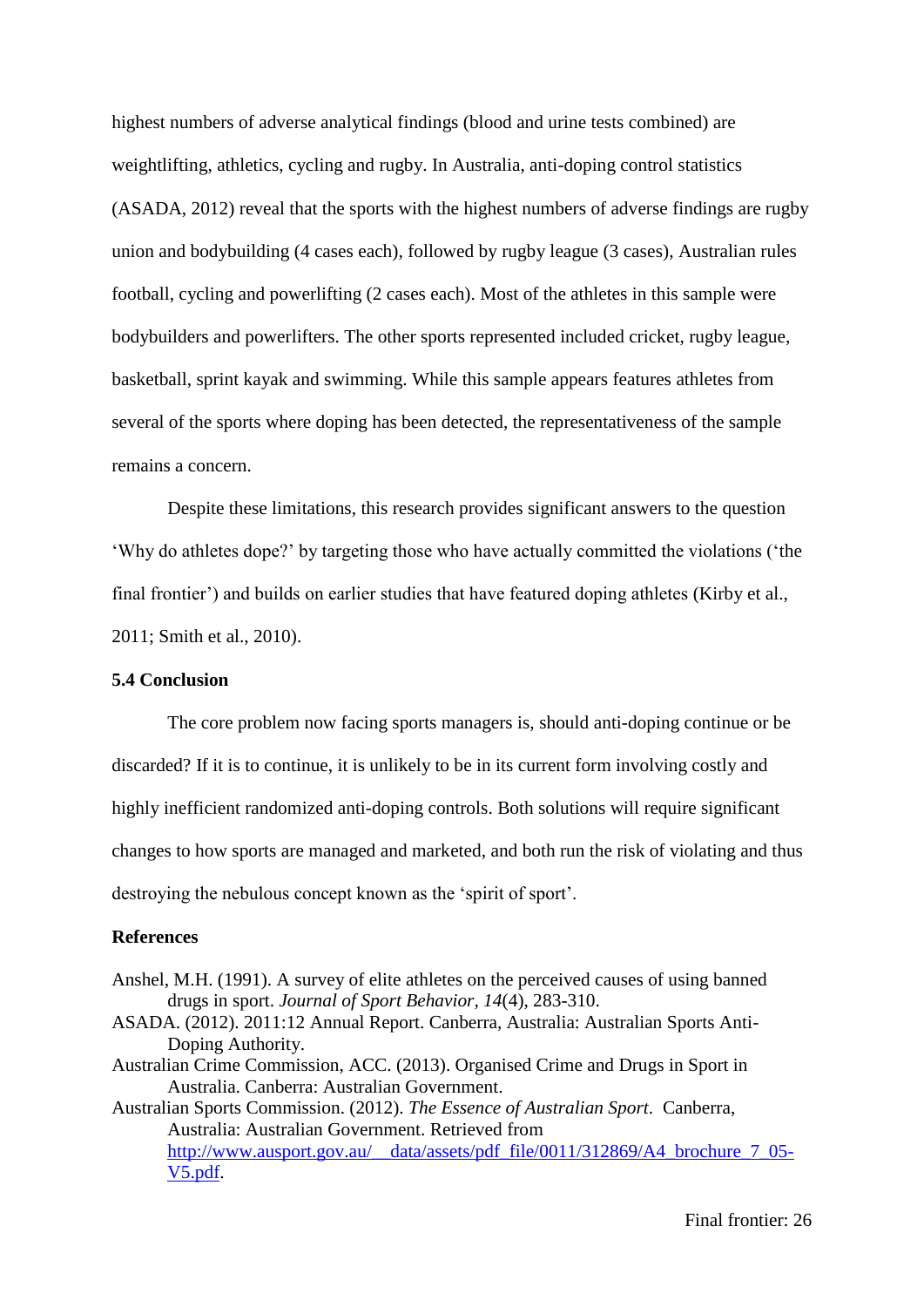- <span id="page-26-9"></span>Backhouse, S.H., McKenna, J., Robinson, S., & Atkin, A. (2007). International Literature Review: Attitudes, Behaviours, Knowledge and Education – Drugs in Sport: Past, Present and Future. Leeds, UK: Leeds Metropolitan University.
- <span id="page-26-17"></span>Bandura, A. (1990). Mechanisms of moral disengagement. In W. Reich (Ed.), *Origins of terrorism: Psychologies, ideologies, theologies, states of mind.* (pp. 161-191). New York, NY: Cambridge University Press.
- <span id="page-26-10"></span>Bandura, A., Barbaranelli, C., Caprara, G.V., & Pastorelli, C. (1996). Mechanisms of moral disengagement in the exercise of moral agency. *Journal of Personality and Social Psychology, 71*(2), 364-374. doi: 10.1037/0022-3514.71.2.364
- <span id="page-26-11"></span>Bandura, A., Caprara, G.V., Barbaranelli, C., Pastorelli, C., & Regalia, C. (2001). Sociocognitive self-regulatory mechanisms governing transgressive behavior. *Journal of Personality and Social Psychology, 80*, 125-135.
- <span id="page-26-4"></span>Benedict, J. (1997). *Public Heroes, Private Felons*. Boston: Northeastern University Press.
- <span id="page-26-5"></span>Benedict, J. (2004). *Out of Bounds: Inside the NBA's Culture of Rape, Violence, and Crime*. New York, NY: Perrenial Currents.
- Bloodworth, A., & McNamee, M. (2010). Clean Olympians? Doping and anti-doping: The views of talented young British athletes. *International Journal of Drug Policy, 21*(4), 276-282. doi: 10.1016/j.drugpo.2009.11.009
- <span id="page-26-12"></span>Boardley, I.D., & Kavussanu, M. (2007). Development and validation of the Moral Disengagement in Sport Scale. *Journal of Sport & Exercise Psychology, 29*, 608-628.
- <span id="page-26-7"></span>British Medical Association, BMA. (2002). *Drugs in Sport: the Pressure to Win.* London: BMJ Books.
- <span id="page-26-0"></span>Carruthers, T. (2012). *Running for Money: A Decade of Corruption and Violence in Athletics*. Leicester, UK: Troubador.
- <span id="page-26-2"></span>Chandler, S.B., Johnson, D.J., & Carroll, P.S. (1999). Abusive behaviors of college athletes. *College Student Journal, 33*(4), 638-645.
- <span id="page-26-13"></span>Corrion, K., Long, T., Smith, A.L., & d'Arripe-Longueville, F. (2009). 'It's Not My Fault: It's Not Serious': Athlete Accounts of Moral Disengagement in Competitive Sport. *The Sport Psychologist, 23*, 388-404.
- <span id="page-26-6"></span>Cotsis, Z. (2013). Big Ses is back in red and black. *James Hird Academy*, 4-5. [http://www.essendonfc.com.au/staticfile/AFL%20Tenant/Essendon/Club%20HQ/JH](http://www.essendonfc.com.au/staticfile/AFL%20Tenant/Essendon/Club%20HQ/JHA%20Newsletter%20Issue%206.pdf) [A%20Newsletter%20Issue%206.pdf](http://www.essendonfc.com.au/staticfile/AFL%20Tenant/Essendon/Club%20HQ/JHA%20Newsletter%20Issue%206.pdf)
- <span id="page-26-3"></span>Crosset, T., Benedict, J., & McDonald, M. (1995). Male Student-Athletes Reported for Sexual Assaults: A Survey of Campus Police Departments and Judicial Affairs Offices. *Journal of Sport and Social Issues, 19*, 126-140.
- <span id="page-26-14"></span>Donovan, R.J., Egger, G., Kapernick, V., & Mendoza, J. (2002). A conceptual framework for achieving performance enhancing drug compliance in sport. *Sports Medicine (Auckland, N.Z.), 32*(4), 269-284.
- <span id="page-26-15"></span>Ehrnborg, C., & Rosén, T. (2009). The psychology behind doping in sport. *Growth hormone & IGF research : Official journal of the Growth Hormone Research Society and the International IGF Research Society, 19*(4), 285-287.
- <span id="page-26-1"></span>Eitzen, D.S. (2009). *Fair and Foul: Beyond the Myths and Paradoxes of Sport. Fourth Edition.* New York: Rowman & Littlefield Publishers.
- <span id="page-26-16"></span>Engelberg, T., Moston, S., & Skinner, J. (2012). Public perception of sport anti-doping policy in Australia. *Drugs: Education, Prevention & Policy, 19*(1), 84-87. doi: 10.3109/09687637.2011.590556
- <span id="page-26-8"></span>Gucciardi, D.F., Jalleh, G., & Donovan, R.J. (2011). An examination of the Sport Drug Control Model with elite Australian athletes. *Journal of Science and Medicine in Sport, 14*(6), 469-476. doi: 10.1016/j.jsams.2011.03.009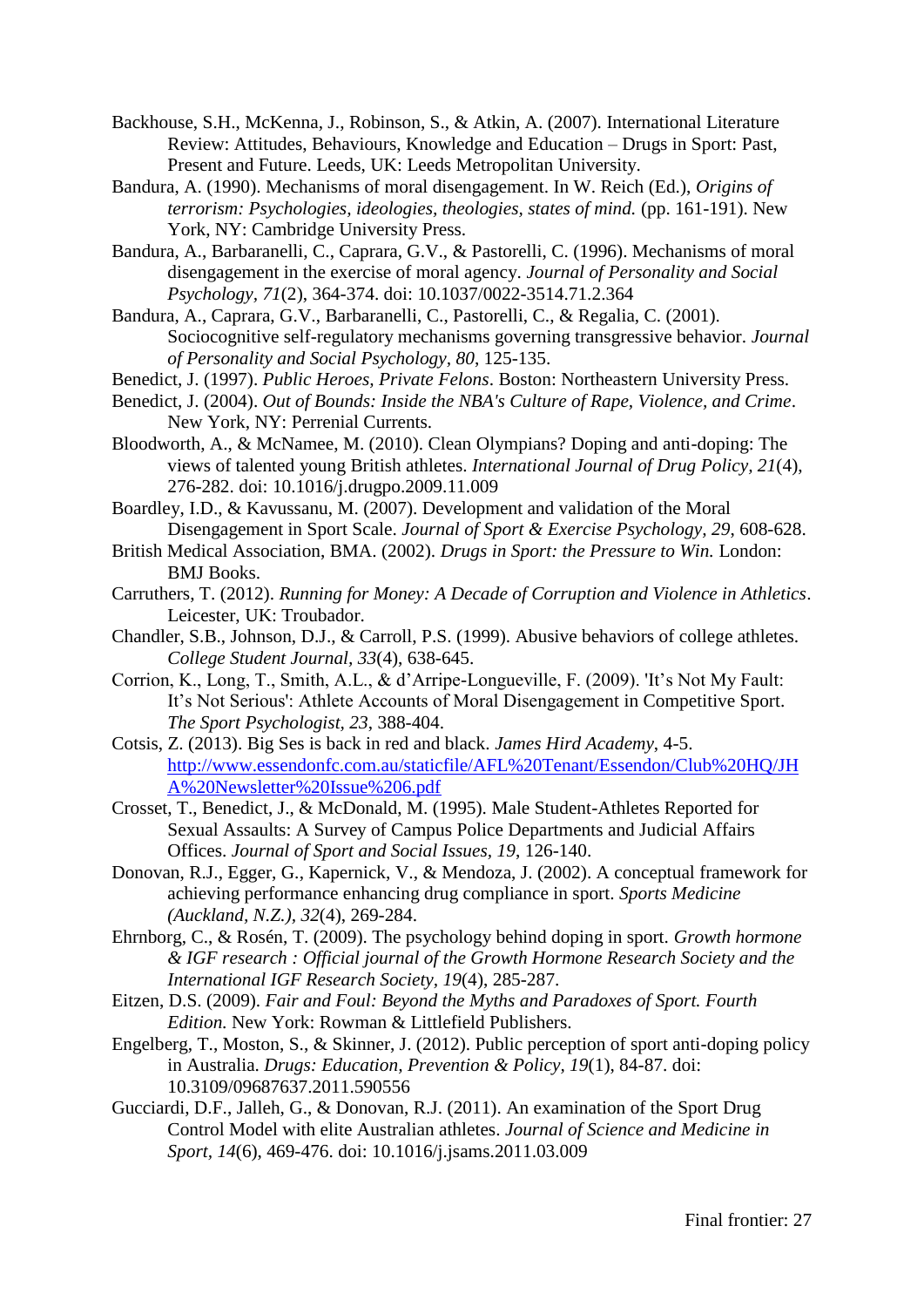- <span id="page-27-3"></span>Hanstad, D., & Waddington, I. (2009). Sport, health and drugs: a critical re-examination of some key issues and problems. *Perspect Public Health, 129*(4), 174-182.
- <span id="page-27-14"></span>Harvey, R. (1989, 16 March). Ben Johnson Steroid Inquiry : Issajenko Does Not Rule Out Sabotage, *LA Times*. Retrieved from [http://articles.latimes.com/1989-03-16/sports/sp-](http://articles.latimes.com/1989-03-16/sports/sp-1878_1_ben-johnson-steroid-inquiry)1878 1 ben-johnson-steroid-inquiry
- <span id="page-27-6"></span>Kayser, B., & Broers, B. (2012). The Olympics and harm reduction? *Harm Reduction Journal, 9*. doi: 10.1186/1477-7517-9-33
- <span id="page-27-11"></span>Kirby, K., Moran, A., & Guerin, S. (2011). A qualitative analysis of the experiences of elite athletes who have admitted to doping for performance enhancement. *International Journal of Sport Policy, 3*(2), 205-224.
- <span id="page-27-7"></span>Kirkwood, K. (2009). Considering Harm Reduction as the Future of Doping Control Policy in International Sport. *Quest, 61*(2), 180-190.
- <span id="page-27-13"></span>Langley, R. (2007). *Millar accepted on to Athlete Committee*. London: UK Sport Retrieved from [http://www.uksport.gov.uk/news/millar\\_accepted\\_on\\_to\\_athlete\\_committee/.](http://www.uksport.gov.uk/news/millar_accepted_on_to_athlete_committee/)
- <span id="page-27-9"></span>Lippi, G., Franchini, M., & Cesare, G.G. (2007). Tour de chaos. *British Journal of Sports Medicine, 41*(10), 625-626.
- <span id="page-27-15"></span>Lucidi, F., Grano, C., Leone, L., Lombardo, C., & Pesce, C. (2004). Determinants of the intention to use do in substances: An empirical contribution in a sample Italian adolescents. *International Journal of Sport Psychology, 35*(2), 133-148.
- <span id="page-27-10"></span>Lucidi, F., Zelli, A., Mallia, L., Grano, C., Russo, P.M., & Violani, C. (2008). The socialcognitive mechanisms regulating adolescents' use of doping substances. *Journal of Sports Sciences, 26*(5), 447-456. doi: 10.1080/02640410701579370
- <span id="page-27-0"></span>Matthews, S.K., & Agnew, R. (2008). Extending deterrence theory: Do delinquent peers condition the relationship between perceptions of getting caught and offending? *Journal of Research in Crime and Delinquency, 45*(2), 91-118. doi: 10.1177/0022427807313702
- <span id="page-27-12"></span>Moran, A., Guerin, S., Kirby, K., & MacIntyre, T. (2008). The Development and Validation of a Doping Attitudes and Behaviour Scale. Ulster: University of Ulster.
- <span id="page-27-1"></span>Paternoster, R. (2010). How much do we really know about criminal deterrence? *Journal of Criminal Law & Criminology, 100*(3), 765-823.
- <span id="page-27-4"></span>Paternoster, R., & Iovanni, L. (1986). The deterrent effect of perceived severity: a reexamination. *Social Forces (University of North Carolina Press), 64*(3), 751-777.
- <span id="page-27-16"></span>Petróczi, A., & Aidman, E. (2008). Psychological drivers in doping: The life-cycle model of performance enhancement. *Substance Abuse Treatment, Prevention, and Policy, 3*. doi: 10.1186/1747-597X-3-7
- <span id="page-27-17"></span>Petróczi, A., Mazanov, J., Nepusz, T., Backhouse, S.H., & Naughton, D.P. (2008). Comfort in big numbers: Does over-estimation of doping prevalence in others indicate selfinvolvement? *Journal of Occupational Medicine and Toxicology, 3*, 19.
- <span id="page-27-8"></span>Pound, R.W., Ayotte, C., Parkinson, A., Pengilly, A., & Ryan, A. (2013). *Report to WADA Executive Committee on Lack of Effectiveness of Testing Programs*. Montreal: WADA Retrieved from [http://www.wada-ama.org/Documents/World\\_Anti-](http://www.wada-ama.org/Documents/World_Anti-Doping_Program/Reports-Assessments/2013-05-12-Lack-of-effectiveness-of-testing-WG-Report-Final.pdf)Doping Program/Reports-Assessments/2013-05-12-Lack-of-effectiveness-of-testing-[WG-Report-Final.pdf.](http://www.wada-ama.org/Documents/World_Anti-Doping_Program/Reports-Assessments/2013-05-12-Lack-of-effectiveness-of-testing-WG-Report-Final.pdf)
- <span id="page-27-2"></span>Pratt, T.C., Cullen, F.T., Blevins, K.R., Daigle, L.E., & Madensen, T.D. (2006). The empirical status of deterrence theory: a meta-analysis. In F. T. Cullen, J. P. Wright & K. R. Blevins (Eds.), *Taking stock: the status of criminological theory.* (Vol. 15, pp. 367-395). Piscataway, NJ US: Transaction Publishers.
- <span id="page-27-5"></span>Price, S.L. (2012, 10 August). A doping free Olympics? Not in London - and maybe never, *Sports Illustrated*. Retrieved from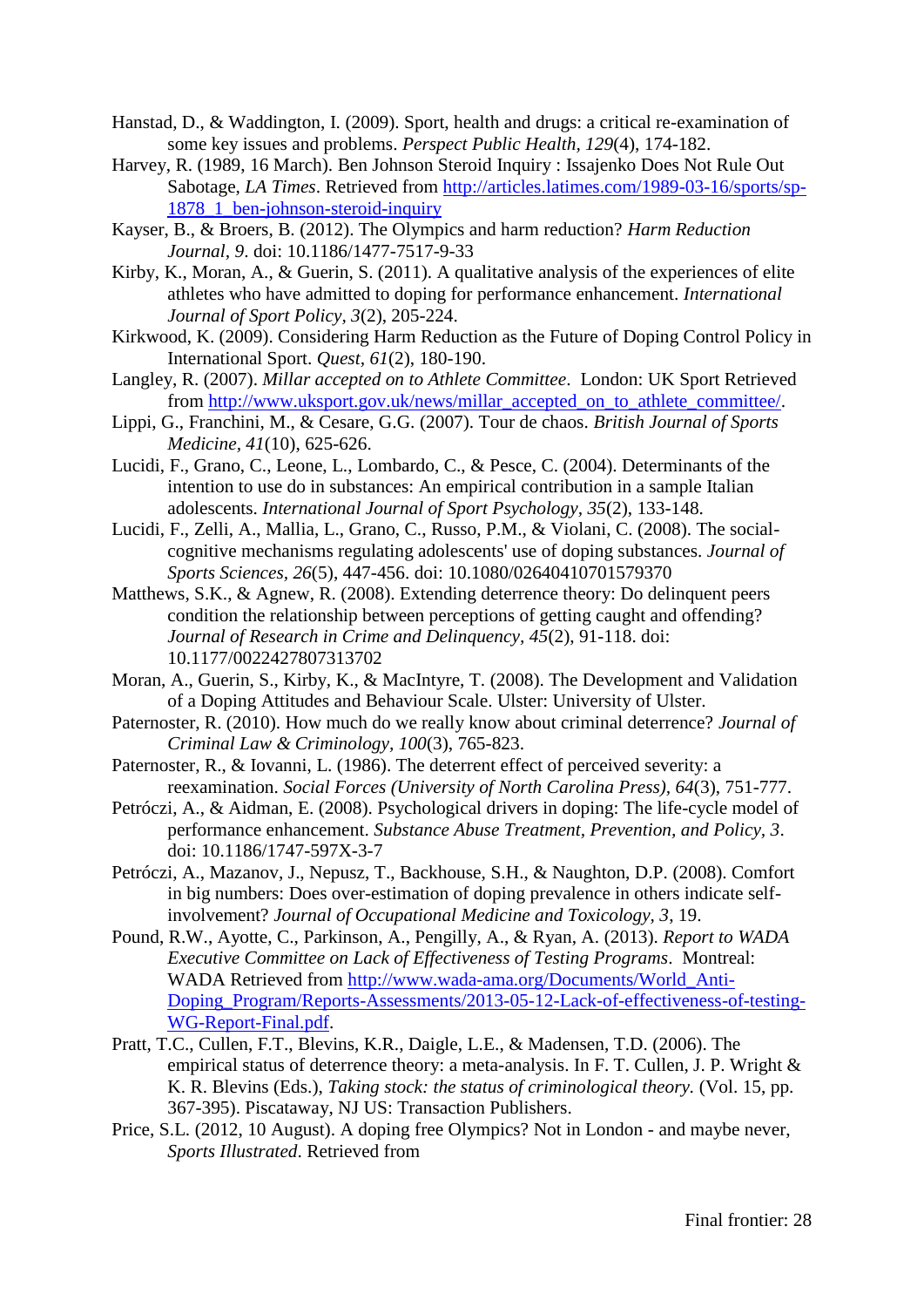[http://sportsillustrated.cnn.com/2012/olympics/2012/writers/sl\\_price/08/10/2012](http://sportsillustrated.cnn.com/2012/olympics/2012/writers/sl_price/08/10/2012-olympics-doping/index.html#ixzz2M3Jd4lc7) [olympics-doping/index.html#ixzz2M3Jd4lc7](http://sportsillustrated.cnn.com/2012/olympics/2012/writers/sl_price/08/10/2012-olympics-doping/index.html#ixzz2M3Jd4lc7)

- <span id="page-28-8"></span>Skenderian, J.C., Siegel, J.T. , Crano, W.D. , Alvaro, E.E. , & Lac, A. (2008). Expectancy change and adolescents' intentions to use Marijuana. *Psychology of Addictive Behaviors, 22*(4), 563-569.
- <span id="page-28-3"></span>Smith, A.C.T., & Stewart, B. (2008). Drug policy in sport: Hidden assumptions and inherent contradictions. *Drug and Alcohol Review, 27*(2), 123-129. doi: 10.1080/09595230701829355
- <span id="page-28-6"></span>Smith, A.C.T., Stewart, B., Oliver-Bennetts, S., McDonald, S., Ingerson, L., Anderson, A., & Graetz, F. (2010). Contextual influences and athlete attitudes to drugs in sport. *Sport Management Review, 13*, 181-197.
- <span id="page-28-7"></span>Spencer, L., Ritchie, J., & O'Connor, W. (2003). Carrying out qualitative analysis. In J. Ritchie & J. Lewis (Eds.), *Qualitative research practice: A guide for social science students and researchers* (pp. 219-262). London: Sage.
- <span id="page-28-1"></span>WADA. (2003). *World Anti-Doping Code*. Montreal: WADA Retrieved from [http://www.wada-ama.org/.](http://www.wada-ama.org/)
- <span id="page-28-2"></span>WADA. (2009). *World Anti-Doping Code.* Montreal: WADA Retrieved from [http://www.wada-ama.org/.](http://www.wada-ama.org/)
- <span id="page-28-4"></span>WADA. (2011). Guidelines for Coordinating Investigations and Sharing Anti-Doping Information and Evidence. Montreal: WADA.
- <span id="page-28-10"></span>WADA. (2012). *2012 Anti-Doping Testing Figures Report*. Montreal: WADA Retrieved from [http://www.wada-ama.org/Documents/Resources/Testing-Figures/WADA-2012-](http://www.wada-ama.org/Documents/Resources/Testing-Figures/WADA-2012-Anti-Doping-Testing-Figures-Report-EN.pdf) [Anti-Doping-Testing-Figures-Report-EN.pdf.](http://www.wada-ama.org/Documents/Resources/Testing-Figures/WADA-2012-Anti-Doping-Testing-Figures-Report-EN.pdf)
- Waddington, I., Malcolm, D., Roderick, M., & Naik, R. (2005). Drug use in English professional football. *British Journal Of Sports Medicine, 39*(4), e18. doi: 10.1136/bjsm.2004.012468
- <span id="page-28-5"></span>Wiefferink, C. H., Detmar, S. B., Coumans, B., Vogels, T., & Paulussen, T. G. W. (2008). Social psychological determinants of the use of performance-enhancing drugs by gym users. *Health Education Research, 23*(1), 70-80. doi: 10.1093/her/cym004
- <span id="page-28-0"></span>Wilson, B., Stavros, C., & Westberg, K. (2008). Player transgressions and the management of the sport sponsor relationship. *Public Relations Review, 34*, 99-107. doi: 10.1016/j.pubrev.2008.03.2012
- <span id="page-28-9"></span>Wolfson, S. (2000). Students' estimated of the prevalence of drug use: Evidence for a false consensus effect. *Psychology of Addictive Behaviours, 14*(3), 295-298.

## **Acknowledgements**

"*The final frontier of anti-doping: a study of athletes who have committed doping violations"* 

is supported by the Australian Government through the Anti-Doping Research Program of the

Department of Health and Ageing."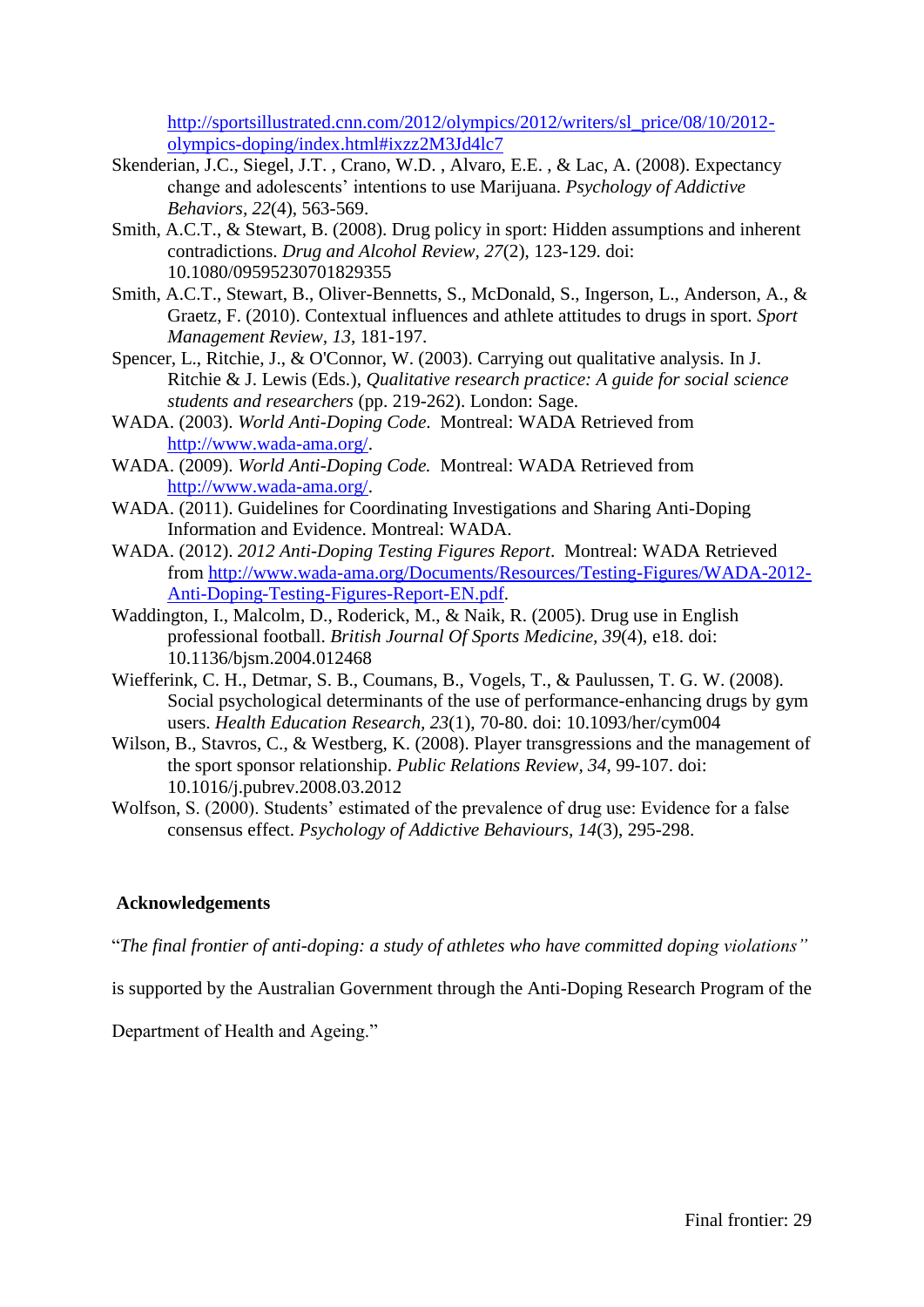# **APPENDIX: QUALITATIVE INTERVIEW TOPIC GUIDE**

## **A Study of Athletes who have Committed Doping Violations**

The aim of this research study is to explore athletes' views on doping, particularly the views of those who have personal experiences of doping.

We are seeking the cooperation of athletes who are willing to talk or write confidentially about taking performance enhancing and/or recreational drugs during their athletic career. We hope to explore the motivations, pressures and decision-making processes an athlete goes through when they are involved in doping.

# PARAGRAPH REMOVED – AUTHOR DETAILS

Athletes can participate in the study in the following ways:

- Completing an online survey (available at www.surveymonkey.com/xxxxxx)
- By telephone interview with a member of the research team (see below)
- By face-to-face interview with a member of the research team (see below)

Participation in the study is voluntary. To ensure confidentially and to protect anonymity, all data collected for this project will be de-identified and no details that might identify individual athletes will be revealed in subsequent reports.

All athlete contact data from telephone and face-to-face interviews will be destroyed upon completion of the study.

The survey takes between 10 and 20 minutes to complete (depending on the length of your responses).

PARAGRAPH REMOVED – AUTHOR CONTACT DETAILS

## **Eligibility for participation in the study**

For the purposes of this study, banned substances that are either:

**Performance enhancing:** e.g., *stimulants* (amphetamine, ephedrine, etc.); *beta-blockers*; *diuretics; steroids*; *HGH*; *EPO;* and *blood doping*

OR

**Recreational:** *tranquilizers; barbiturates (sedatives); cannabis; heroin; cocaine/crack; speed;* and *hallucinogens* (e.g., LSD, PCP)

Substance use **not** to be considered for the purposes of this study: Alcohol, tobacco, or inhalants

 Have you ever taken illegal or banned substances either during competition or during the off-season?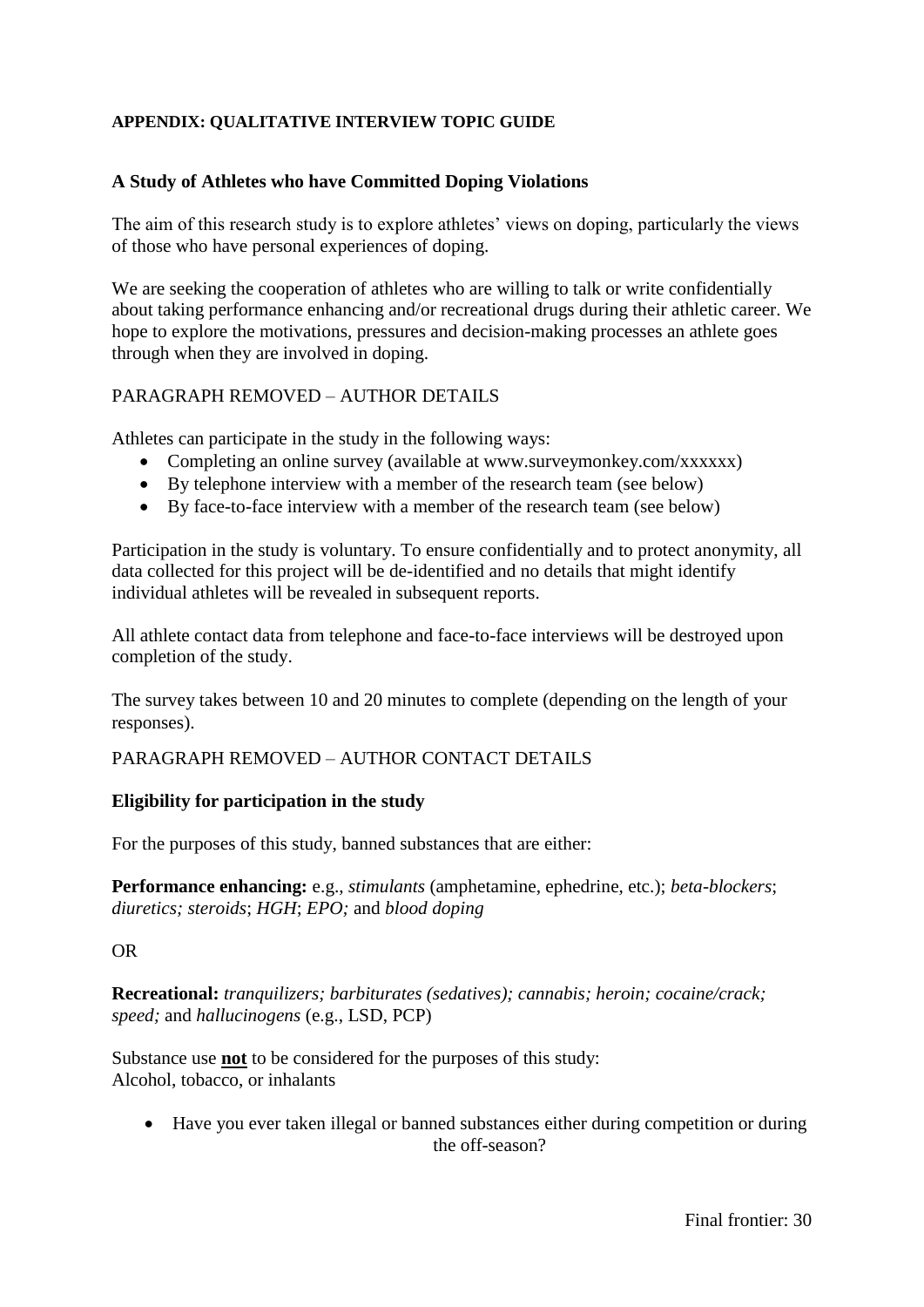# If NO, interview concludes here. THANK YOU

## **About you**

What is your current age?

What is your gender?

What is your main sport? Please use the full title of your sport (e.g., Rugby Union)

How long have you been a professional in your sport (number of years)?

What is your current status as an athlete?

## **Type of doping violation**

What banned substance(s) did you take?

At what stage(s) of your career did you take this substance? (e.g., as a development athlete; after turning professional)

What were your *main* reasons for taking this substance?

What effect did this substance have on your performance? **Personal factors influencing your decision**

What made you choose that specific substance(s)?

Did anyone influence your decision to take the substances. If so, how?

Were there any factors that might have persuaded you NOT to take substance at that time?

Did doping affect the way you viewed your participation in sport? If so, how?

### **Detection and consequences**

Was your doping violation detected? IF APPLICABLE How did the detection occur (e.g., anti-doping test; personal admission) What was your reaction? What was the reaction of others (e.g., team mates, club, media)

## **Doping in sport**

In your opinion, what percentage of elite and professional athletes in ALL sports use performance enhancing drugs?

In your opinion, what percentage of elite and professional athletes in ALL sports use recreational drugs?